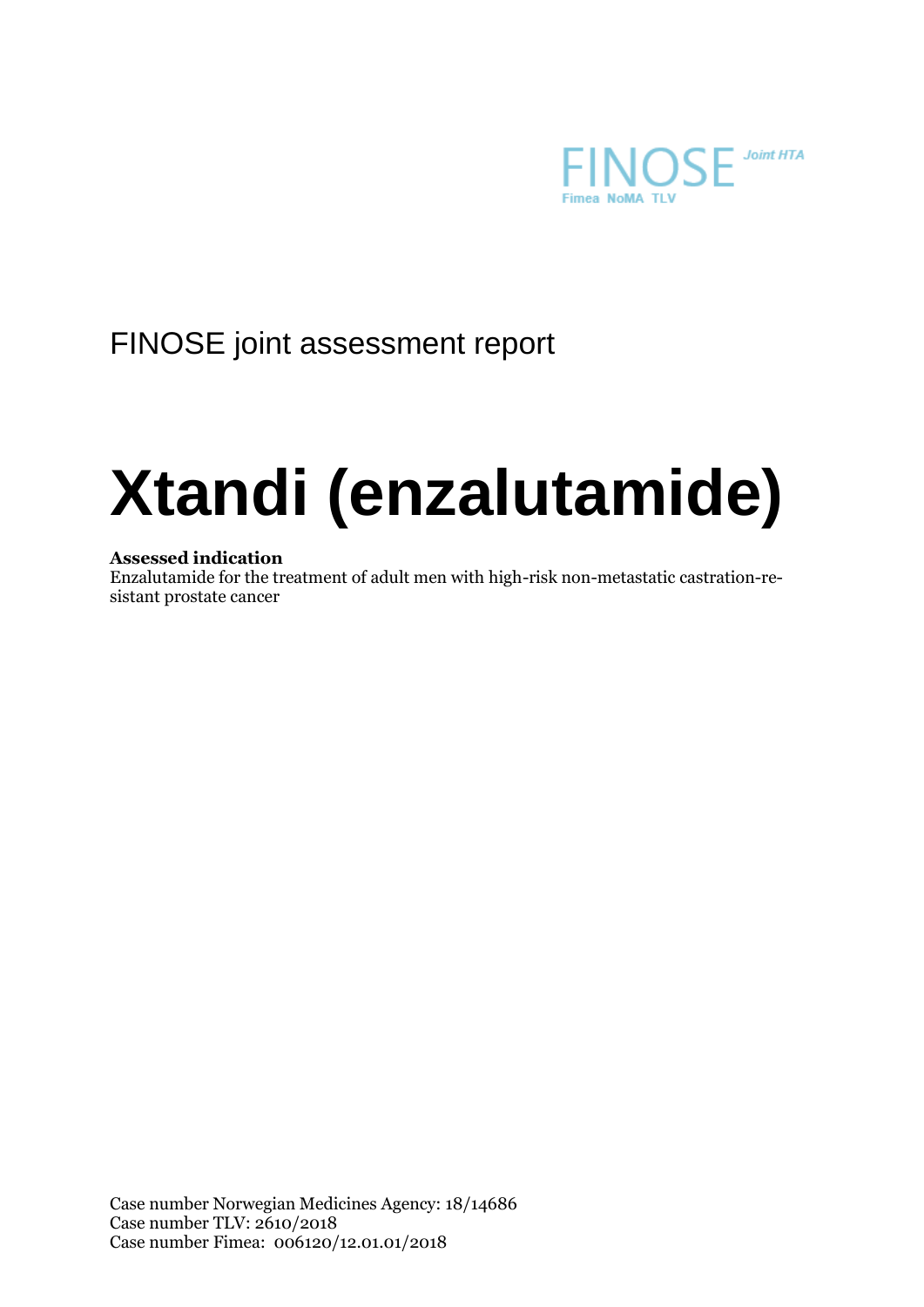

### **Preface**

The FINOSE is a Nordic collaboration between Finland, Norway and Sweden in HTA (Health Technology Assessment). The collaborating agencies are Sweden's Dental and Pharmaceutical Benefits Agency (TLV), the Norwegian Medicines Agency (NoMA) and the Finnish Medicines Agency (Fimea).

The agencies aim to make joint assessments of medicines, for both relative effectiveness and health economics.

The FINOSE collaboration is not aiming for joint decision making.

In this FINOSE report, TLV and NoMA acted as authors and Fimea had a reviewer role.

Assessors: Helle Endresen (medical assessor, Norwegian Medicines Agency, NoMA), Stefan Odeberg (health economist, the Dental and Pharmaceutical Benefits Agency, TLV), and Anja Schiel (statistician, Norwegian Medicines Agency, NoMA)

Clinical experts: Karol Axcrona, Department of Urology, Akershus University and David Robinsson, Department of Urology, Jönköping Region. They have been consulted regarding current clinical praxis and some interpretation of the medical material used in this report. The FINOSE group is not bound to the statements of the experts, interpretations and opinions on which the costeffectiveness analysis should be based on.

Company: Astellas

Address Fimea: PL 55, 00034 FIMEA

Address NoMA: PO Box 240 Skøyen 0213 Oslo

Address TLV: Box 225 20, 104 22 Stockholm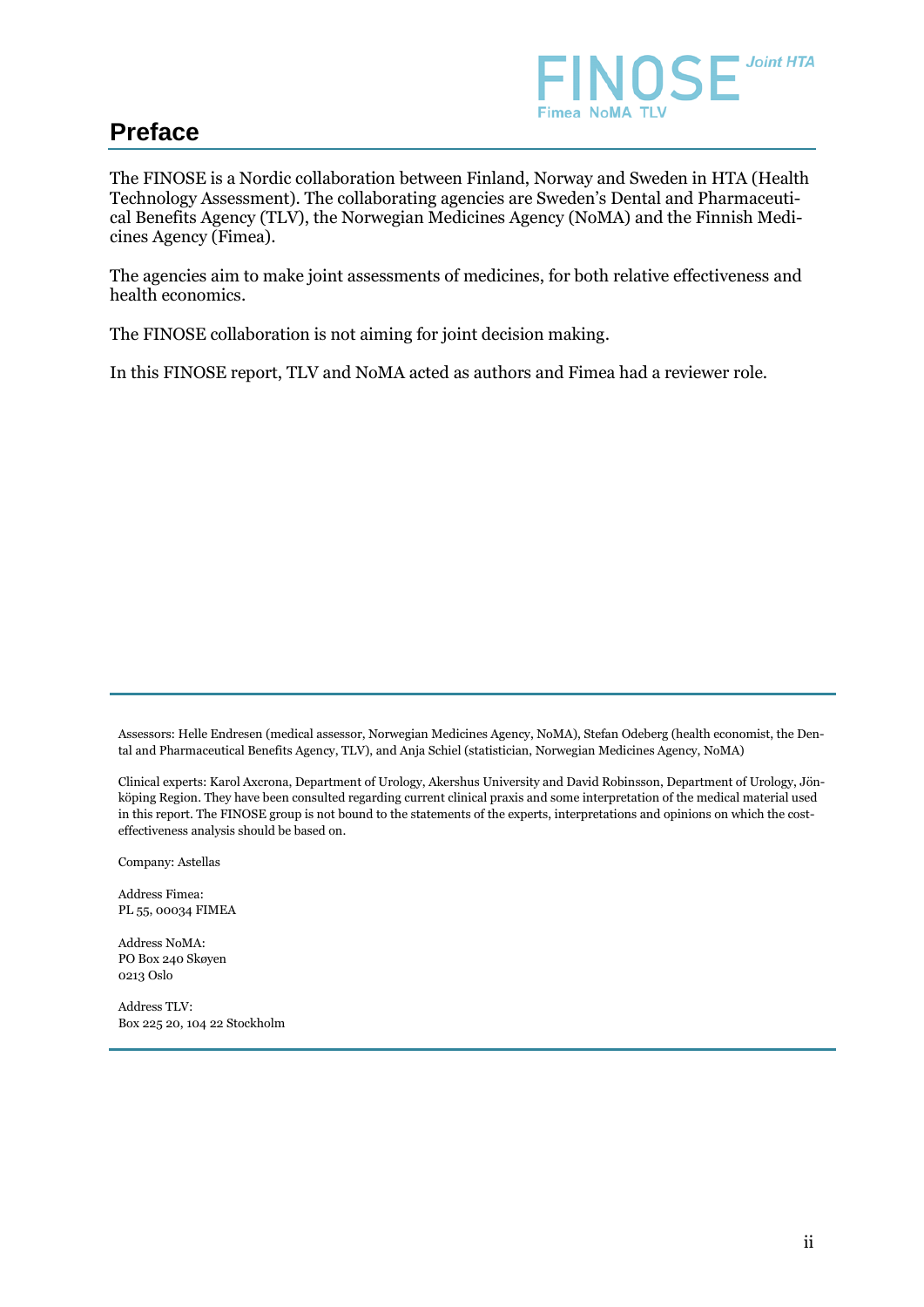

### **Summary**

- Castration-resistant prostate cancer (CRPC) is defined as prostate cancer that progresses despite castrate levels of testosterone.
- Non-metastatic castration resistant prostate cancer (nmCRPC) is defined as CRPC with no detectable bone or visceral metastases on computed tomography (CT) and/ or magnetic resonance imaging scans (MRI).
- Since earlier Xtandi is indicated for treatment of CRPC in the metastatic setting. This assessment covers the indication for the treatment of adult men with high-risk nmCRPC.
- FINOSE considers high-risk nmCRPC to be a severe disease because of the high-risk of progression to metastatic setting.
- Xtandi is a potent androgen receptor signaling inhibitor that blocks several steps in the androgen receptor signalling pathway. Xtandi treatment decreases the growth of prostate cancer cells and can induce cancer cell death and tumor regression.
- FINOSE assesses that the comparative treatment used by the company in its clinical phase III trial (PROSPER), androgen deprivation therapy (ADT) + placebo, is a relevant comparative treatment option.
- In PROSPER treatment with Xtandi + ADT were associated with statistically significant improvement in metastases-free survival (MFS) versus placebo + ADT. However, the data for overall survival (OS) is still immature and no clear separation between the two curves can be seen. It is not possible to assess whether moving Xtandi forward in the treatment algorithm for prostate cancer could provide benefit in life expectancy.
- From the PROSPER trial, Xtandi seems to be well tolerated and the safety profile appears similar to that reported in previous Xtandi clinical trials.
- In order to analyse the cost-effectiveness of treating patients with high-risk, nmCRPC the company compares Xtandi in addition to ADT with ADT alone in terms of cost and health effects in an health economic model which extrapolates data mainly from the PROSPER trial. Patients who were treated with ADT in the non-metastatic phase are assumed to be treated with Xtandi+ADT in the metastatic stage.
- FINOSE´s main critique against the health economic model of the company is that it assumes that life is prolonged with a year when treating with Xtandi+ADT in the nonmetastatic stage compared to when treating with Xtandi+ADT in the metastatic stage. Since treatment duration, and therefore treatment cost, with Xtandi in the non-metastatic stage is significantly higher than in the metastatic stage, cost-effectiveness in the non-metastatic stage can be hard to conclude depending on prices in the different countries.

The conclusions in the report can be changed if the prerequisites the assessment is based upon will differ in an important way.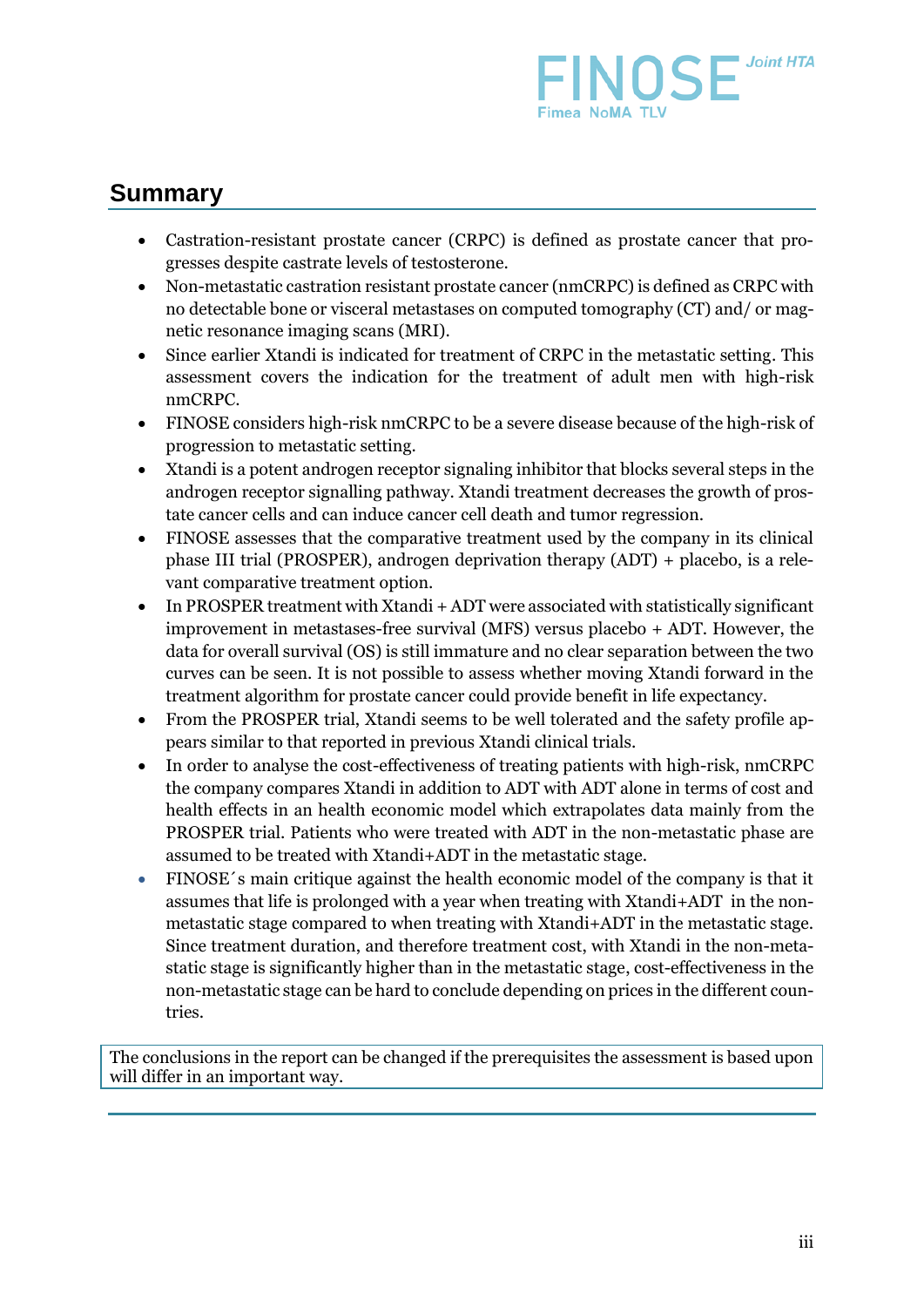

| $\blacksquare$          |                                                                   |  |
|-------------------------|-------------------------------------------------------------------|--|
| $\mathbf{2}$            |                                                                   |  |
|                         | 2.1 Non-metastatic castration-resistant prostate cancer (nmCRPC)1 |  |
| 3                       |                                                                   |  |
|                         |                                                                   |  |
| $\overline{\mathbf{4}}$ |                                                                   |  |
|                         |                                                                   |  |
| 5                       |                                                                   |  |
| 6                       |                                                                   |  |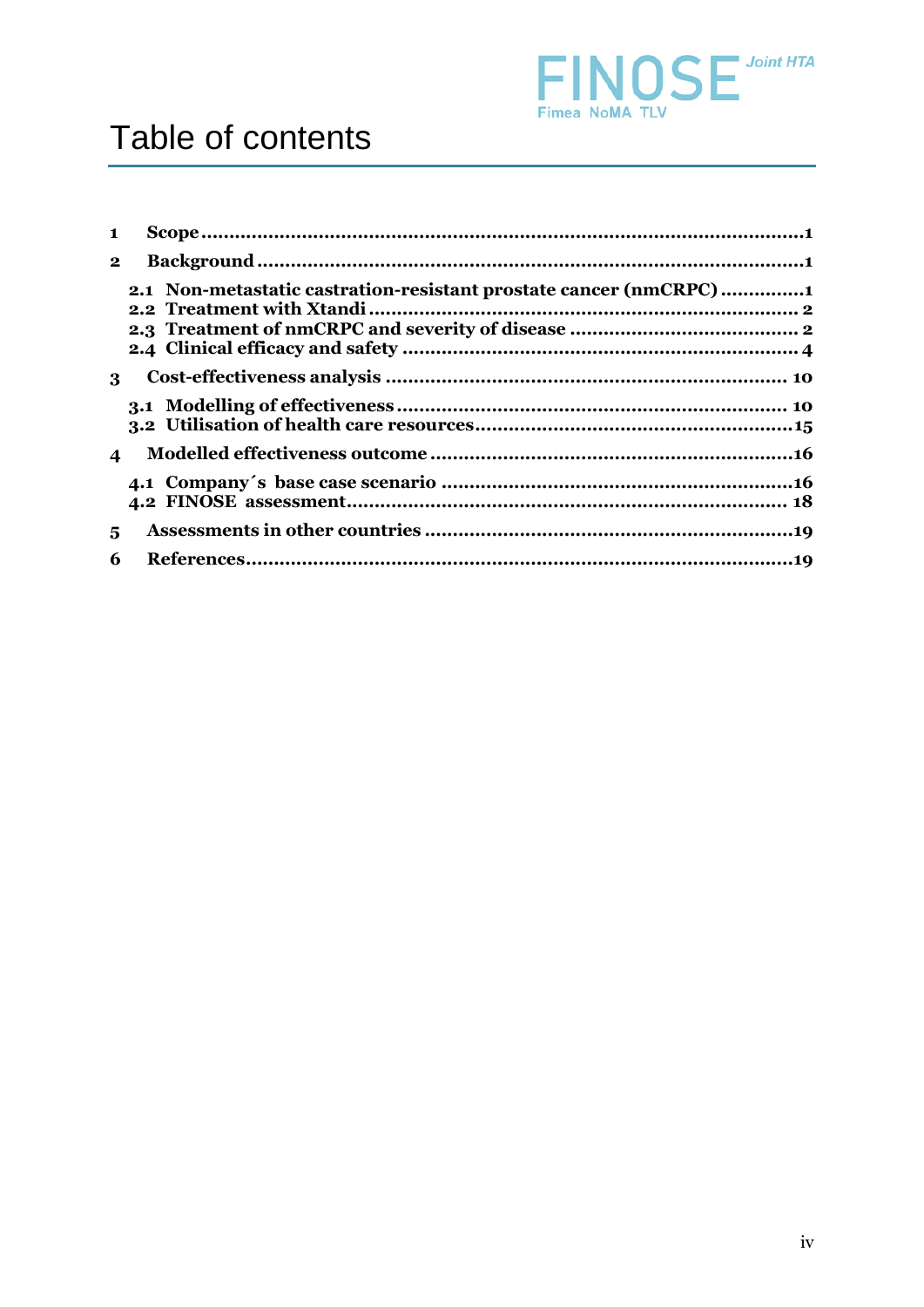

### **1 Scope**

This single technology assessment (STA) concerns the treatment of adult men with high-risk non-metastatic castration-resistant prostate cancer (nmCRPC). The FINOSE assessment is primarily based on the documentation presented by Astellas Pharma.

### **2 Background**

### **2.1 Non-metastatic castration-resistant prostate cancer (nmCRPC)**

Prostate cancer begins when cells in the prostate gland start to grow uncontrollably. Patients with localised prostate cancer may receive radical prostatectomy or radiotherapy. If not eligible for these options they may receive androgen deprivation therapy (ADT). Stages that are responsive to ADT are referred to as hormone-sensitive prostate cancer (HSPC). As the disease progresses ADT becomes less effective, at which point serum prostate-specific antigen (PSA) levels begin to rise. Castration-resistant prostate cancer (CRPC) is defined as prostate cancer that progresses despite castrate levels of testosterone while on treatment with a luteinizinghormone releasing hormone analogue (LHRHa), or following bilateral orchiectomy [\[1\]](#page-22-0).

A proportion of patients who progress to CRPC after local treatment do not have detectable metastases, non-metastatic CRPC (nmCRPC). In the majority of patients, mCRPC evolves from nmCRPC. PSA doubling time has been shown to be a strong predictor of the development of metastases in these patients [\[2,](#page-22-1) [3\]](#page-22-2). Thus, PSA doubling time (PSADT) is reported as a useful prognostic factor in identifying patients at high-risk of development of clinically detectable metastatic disease. According to the guidelines from the European Association of Urology (EAU) approximately one-third of men with nmCRPC with rising PSA will develop bone metastases within 2 years [\[4\]](#page-22-3).



*ADT: androgen deprivation therapy, CRPC: castration-resistant prostate cancer, HSPC: hormone-sensitive prostate cancer, m: metastatic, nm: non-metastatic, PCa: prostate cancer, PSA: prostate-specific antigen* **Figure 1: Stages of prostate cancer for those diagnosed at non-metastaic stage [\[5\]](#page-22-4).**

Prostate cancer remains the second most commonly diagnosed cancer in men, with an estimated 1,1 million diagnoses worldwide in 2012, accounting for 15 % of all cancers diagnosed [\[6\]](#page-22-5). According to NORDCAN (a database of cancer statistics for the Nordic countries) approximately 10 000 men are diagnosed yearly with prostate cancer in Sweden and on average 2 400 men die yearly due to prostate cancer. The corresponding estimates for Norway are approximately that 5 000 men diagnosed annually and about 1 000 men die yearly due to their disease. More than 100 000 Swedes and 50 000 Norwegians live with prostate cancer. For the vast majority the cancer is local/locally advanced and the majority of these patients may live with their cancer for decades. It is estimated that patients with CRPC account for around 20 % of all prostate cancer cases, and amongst the population with CRPC, between 10-20 % have nonmetastatic disease. The share of nmCRPC patients will depend on the access to and use of modern diagnostic imaging [\[7,](#page-22-6) [8\]](#page-22-7).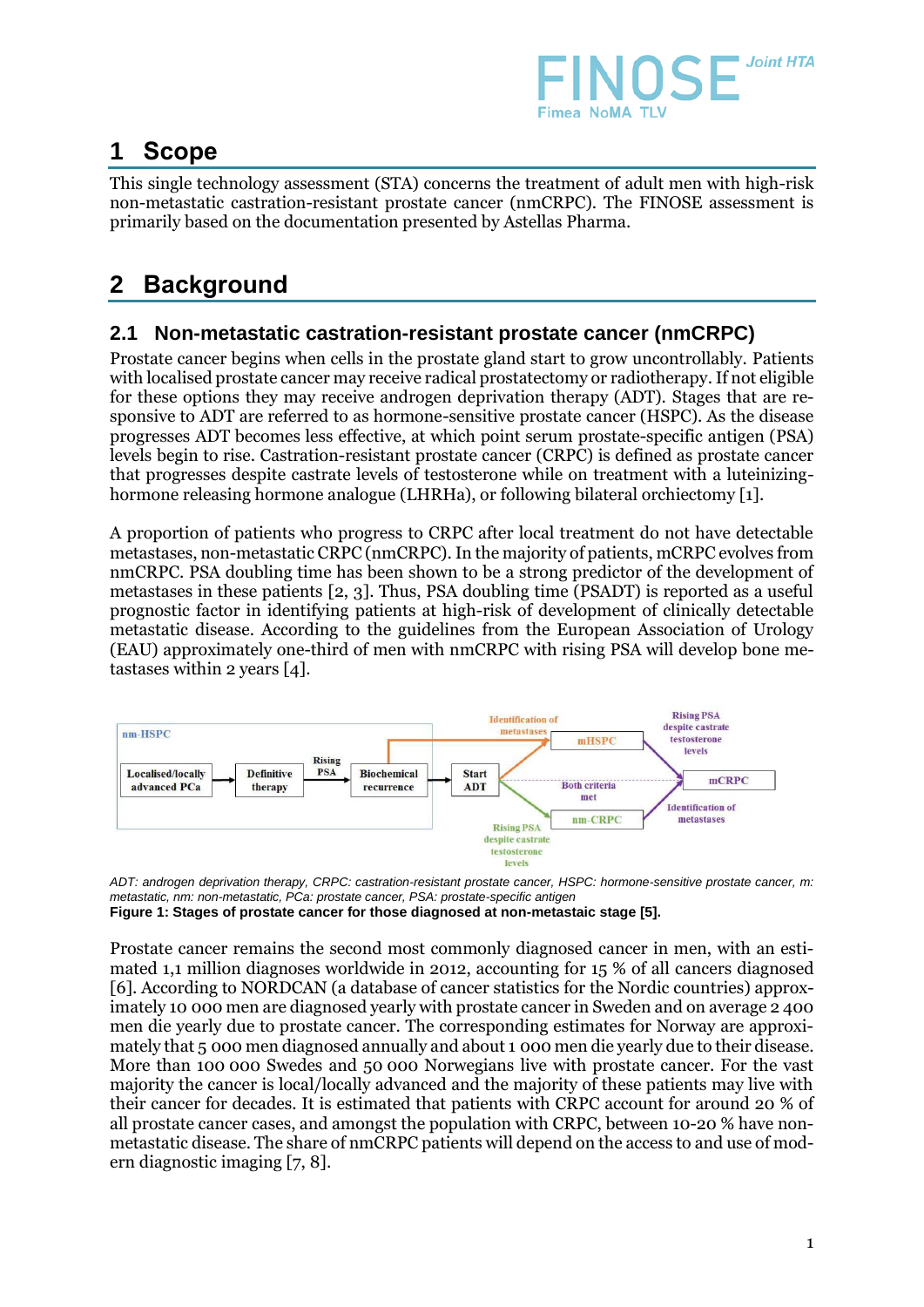

### **2.2 Treatment with Xtandi**

Xtandi received marketing authorisation in Europe through centralised procedure in June 2013 for the treatment of adult men with metastatic castration-resistant prostate cancer whose disease has progressed on or after docetaxel therapy. Subsequently, Xtandi has received extension of the indication to include two more indications.

### 2.2.1 Therapeutic indication

Xtandi is indicated for:

- the treatment of adult men with high-risk non-metastatic castration-resistant prostate cancer (CRPC).

- the treatment of adult men with metastatic CRPC who are asymptomatic or mildly symptomatic after failure of androgen deprivation therapy in whom chemotherapy is not yet clinically indicated.

- the treatment of adult men with metastatic CRPC whose disease has progressed on or after docetaxel therapy.

This assessment covers the first part of the indication.

### 2.2.2 Mechanism of action

Prostate cancer is known to be androgen sensitive and responds to inhibition of androgen receptor signaling. Despite low or even undetectable levels of serum androgen, androgen receptor signaling continues to promote disease progression. Stimulation of tumour cell growth via the androgen receptor requires nuclear localisation and DNA binding. Xtandi is a potent androgen receptor signalling inhibitor that blocks several steps in the androgen receptor signalling pathway. Xtandi competitively inhibits androgen binding to androgen receptors, and consequently; inhibits nuclear translocation of activated receptors and inhibits the association of the activated androgen receptor with DNA even in the setting of androgen receptor overexpression and in prostate cancer cells resistant to anti-androgens. Xtandi treatment decreases the growth of prostate cancer cells and can induce cancer cell death and tumour regression.

### 2.2.3 Posology and method of administration

The recommended dose is 160 mg enzalutamide (four 40 mg soft capsules) as a single oral daily dose. Xtandi is for oral use and the capsules should be swallowed whole with water, and can be taken with or without food.

Medical castration with a luteinising hormone-releasing hormone (LHRH) analogue should be continued during treatment of patients not surgically castrated.

If a patient experiences a  $\geq$  grade 3 toxicity or an intolerable adverse reaction, dosing should be withheld for one week or until symptoms improve to  $\leq$  grade 2, then resumed at the same or a reduced dose (120 mg or 80 mg) if warranted.

### **2.3 Treatment of nmCRPC and severity of disease**

### 2.3.1 Treatment guidelines

There is no standard of care for the management of nmCRPC due to the heterogeneity of the disease entity, with some men exhibiting indolent, slow growing process while others experience a more rapid progression and development of metastases. Although continued use of ADT is part of clinical practice, no therapy is approved specifically for the treatment of patients with nonmetastatic CRPC or for prevention of metastasis. Guidelines for CRPC are available only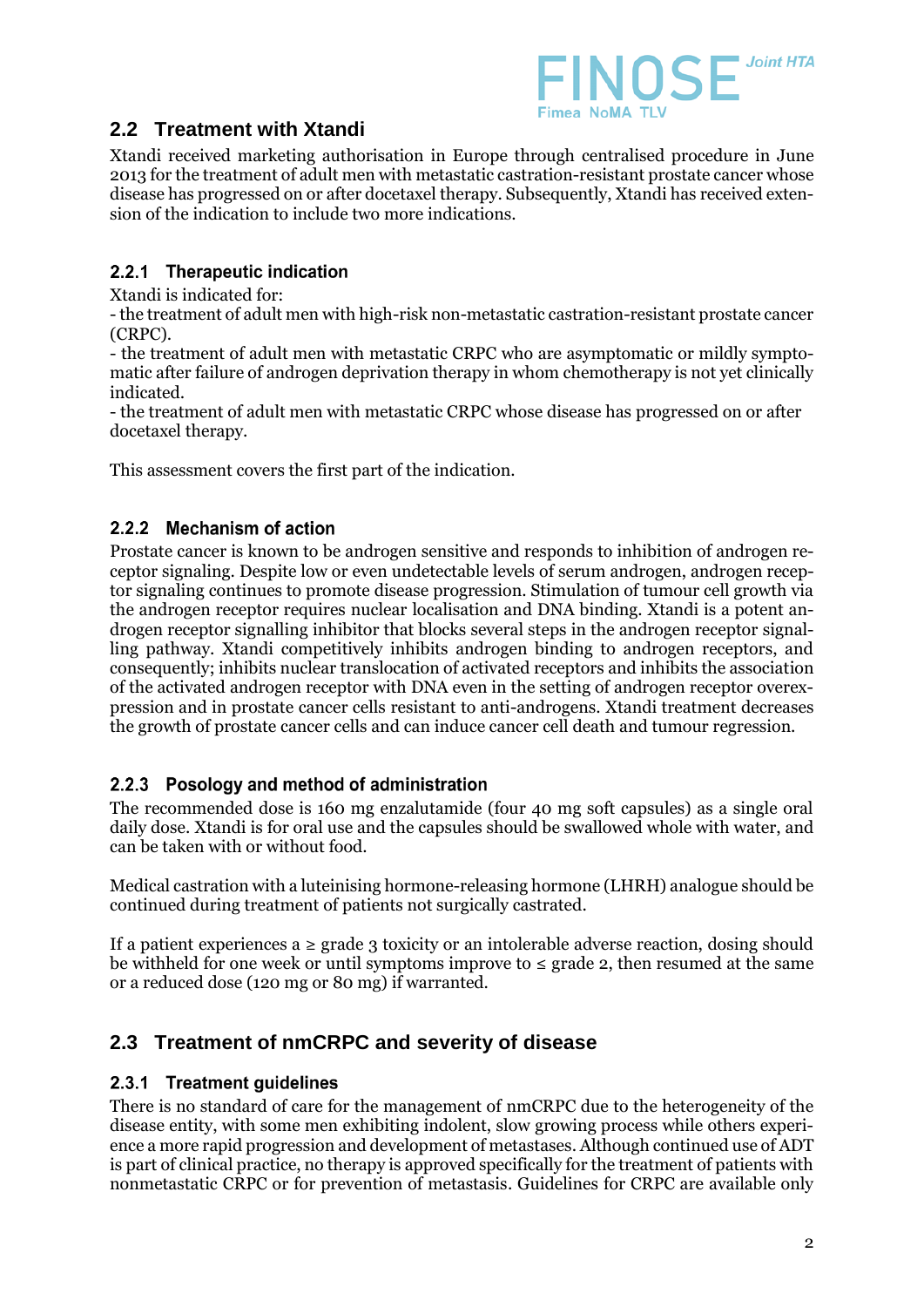

for metastatic cases in Finland. For patients with nmCRPC treatment is individualised according to the patient and the disease in Finland and available alternatives are follow-up, radical therapies and hormonal treatment.

Treatment guidelines from Sweden (Cancercentrum, [\[9\]](#page-22-8)) states that patients with nmCRPC should be monitored every 3 months and enrolled in a clinical trial if possible. Patients who cannot be enrolled in a clinical trial, can be considered for treatment with bicalutamide. Treatment with bicalutamid may lower PSA but often only moderate levels and for a couple of months in approximately one third of the patients.

The Norwegian guidelines (Nasjonalt handlingsprogram prostatkreft [\[10\]](#page-22-9)) originate back to 2015 and are currently under revision.These guidelines recommend observation and continuous ADT. In general both Norwegian and Swedish clinical experts agree on that, but also state that treatment is often individualised and the wide use of MRI and PET nowadays, would shift many patients from a non-metastatic state to a metastatic state, or detect lesions that can be treated with local therapies.

|                     | Hormon sensitive                         | Hormon relapsed                           |                       |  |
|---------------------|------------------------------------------|-------------------------------------------|-----------------------|--|
| Non-meta-<br>static | ADT                                      | <b>ADT</b><br>$\bullet$                   |                       |  |
|                     | Radical therapy (surgery or<br>$\bullet$ | Xtandi + ADT<br>$\bullet$                 |                       |  |
|                     | radiotherapy)                            |                                           |                       |  |
| Metastatic          | <b>ADT</b><br>$\bullet$                  | Chemotherapy<br>Chemotherapy<br>indicated | Post-docetaxel        |  |
|                     | Docetaxel + ADT                          | not yet indi-<br>cated<br>Docetaxel       | Zytiga                |  |
|                     | Zytiga + ADT (not reimbursed             | Zytiga                                    | Xtandi                |  |
|                     | in Norway, restricted reim-              | Xtandi                                    | Jevtana               |  |
|                     | bursement in Sweden to pa-               | Watchful<br>$\bullet$                     | Xofigo*               |  |
|                     | tients intolerant to docetaxel)          | waiting                                   | *bone metastasis only |  |

| Table 1: Current treatment pathway for prostate cancer |  |  |
|--------------------------------------------------------|--|--|
|                                                        |  |  |

### 2.3.2 Comparator

The company has chosen ADT as a comparator. The choice was supported by literature review, Swedish/Norwegian PICO assessment prior to the FINOSE application and different European clinical guidelines for nmCRPC.

### **FINOSE discussion**

As mentioned above observation plus continuous treatment with ADT is a relevant comparator for both Finland, Norway and Sweden for the general population with nmCRPC. This is supported both by the Swedish and Norwegian clinical guidelines and expert statements. None of the guidelines (European, Norwegian or Swedish) recommend any specific treatment for patients with high-risk nmCRPC.

One could argue that bicalutamide might be a relevant comparator, but as the use of it is limited and the duration of treatment it is only for a short time, it is not suggested as a relevant comparator from clinical experts.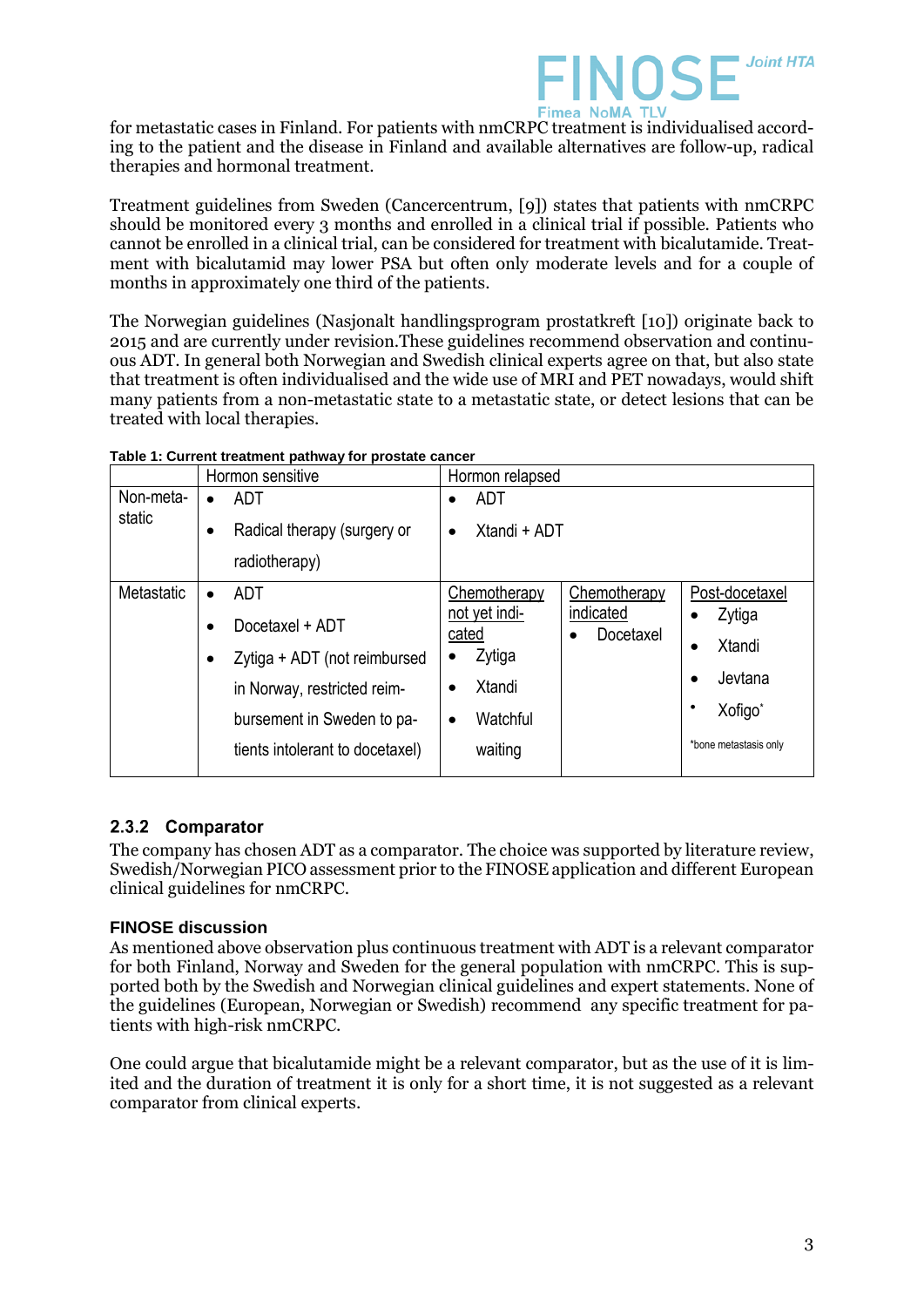

**FINOSE conclusion:** FINOSE finds that it is reasonable to assume that the relevant comparator is continuous treatment with ADT. This is also in line with what the company has claimed and it is supported by clinical experts.

### 2.3.3 Severity of the disease

Men with CRPC can have metastatic or non-metastatic disease. Development of metastases is associated with potentially serious complications for patients and their mortality rates increase substantially. Health-related quality of life (HRQoL) of patients deteriorate upon the development of metastases and the symptom burden that is initially low in these patients increases with the development of metastases. Many patients who progress to metastatic stage are diagnosed with bone metastases. These patients often experience bone pain and fractures, while patients often are asymptomatic during the nmCRPC stage. In the pivotal phase III trial PROS-PER men with nmCRPC had relatively good HRQoL.

The degree of severity can affect whether the costs are considered to be in reasonable proportion to the benefit of the treatment. In this assessment it is not possible to calculate the degree of severity with a quantitative method because the health economic model is not suitable to estimate the prognosis for the ADT arm considered by FINOSE to be the most plausible.

**FINOSE conclusion:** Patients with nmCRPC have generally high HRQoL as most of these patients are asymptomatic during this stage. When the disease progresses patients HRQoL deteriorates. Patients with high-risk nmCRPC are patients whose cancer has not metastasised yet, but they will eventually develop metastases. TLV and NoMA have previously classified mCRPC as a disease with high severity. Based on this FINOSE considers nmCRPC to be a severe disease.

### **2.4 Clinical efficacy and safety**

### 2.4.1 Enzalutamide efficacy studies

The clinical trial program for Xtandi consists of a large phase III study (PROSPER) [\[11\]](#page-22-10) and a smaller phase II study (STRIVE) [\[12\]](#page-22-11). STRIVE included only a sub-population of patients with nmCRPC, see table 2 for overview of the study program.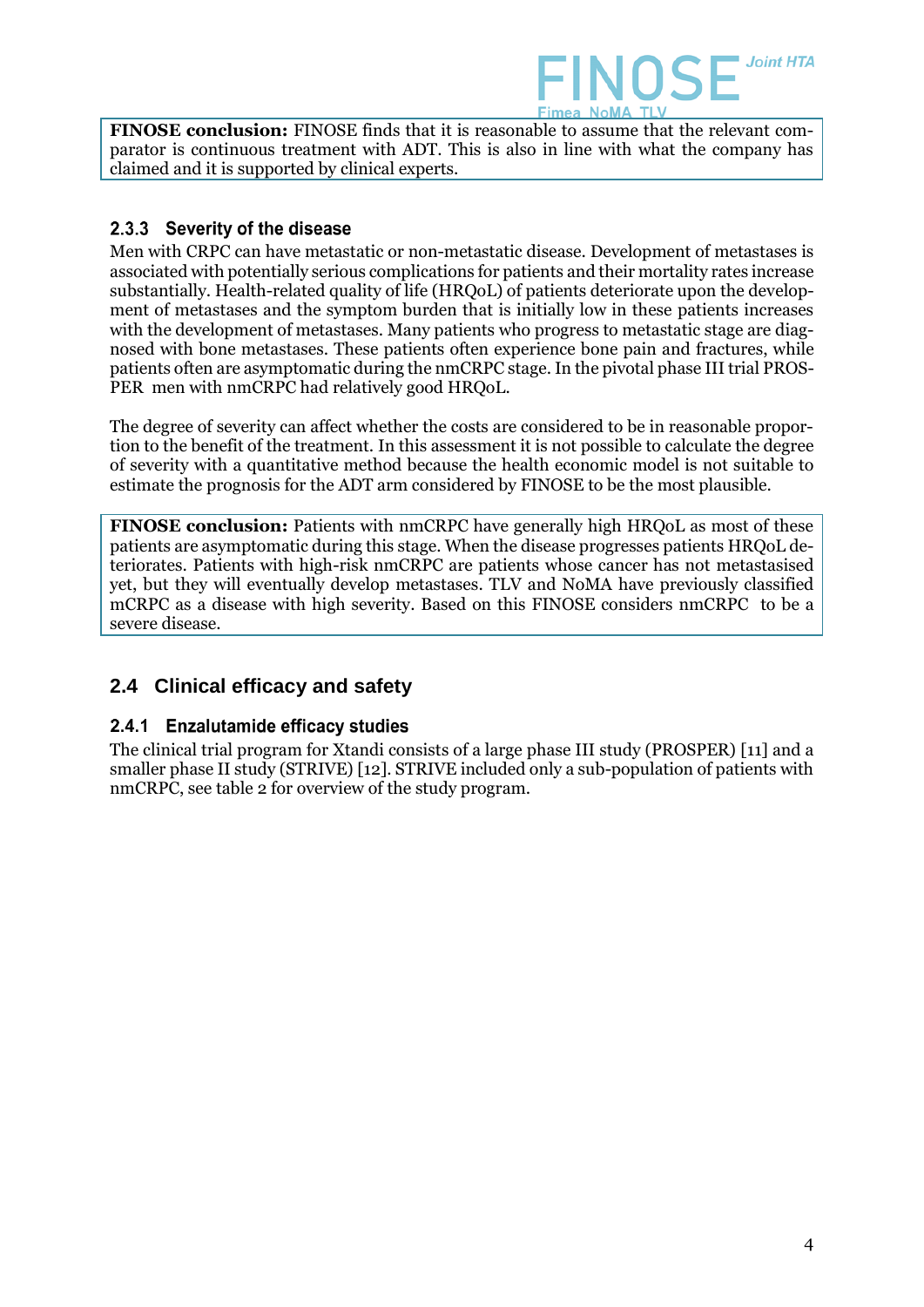

| <b>Study</b>             | <b>PROSPER (MDV3100-14) [11]</b>                                                                                                                   | <b>STRIVE (MDV3100-09) [12]</b>                                                                                                                             |  |
|--------------------------|----------------------------------------------------------------------------------------------------------------------------------------------------|-------------------------------------------------------------------------------------------------------------------------------------------------------------|--|
| <b>Study design</b>      | Phase 3, randomised, double-<br>blind, placebo-controlled, multina-<br>tional                                                                      | Phase 2, randomised, double-blind,<br>active-controlled                                                                                                     |  |
| <b>Population</b>        | Patients with high-risk (baseline<br>PSA levels ≥2 ng/ml and PSADT<br>$\leq$ 10 months) nmCRPC post-pri-<br>mary ADT                               | Patients with metastatic and patients<br>with nonmetastatic CRPC post-pri-<br>mary ADT                                                                      |  |
| <b>Intervention</b>      | $N = 933$<br>Xtandi 160 mg/day plus ADT (by ei-<br>ther receiving a GnRH agonist/ an-<br>tagonist or having a history of<br>bilateral orchiectomy) | $N = 198$<br>Xtandi 160 mg/day                                                                                                                              |  |
| Comparator               | $N = 468$<br>Placebo plus ADT (by either receiv-<br>ing a GnRH agonist/antagonist or<br>having a history of bilateral orchiec-<br>tomy)            | $N = 198$<br>Bicalutamide 50 mg/day                                                                                                                         |  |
| <b>Primary endpoint</b>  | Blinded independent central review<br>(BICR) determined MFS                                                                                        | Investigator-determined<br>progres-<br>sion-free survival (PFS)                                                                                             |  |
| Some secondary endpoints | Time to PSA progression, time to<br>first use of antineoplastic therapy,<br>overall survival (OS), QoL (EQ-5D-<br>5L), safety                      | rPFS, PSA response, time to PSA<br>progression, best overall soft tissue<br>response, time to $\geq 10$ point decline<br>of the FACT-P global score, safety |  |

#### **Table 2: Overview of clinical studies**

*MFS: metastasis-free survival, FACT-P: Functional Assessment of Cancer Therapy-Prostate questionnaire, EQ-5D-5L: European Quality of Life-5 Dimensions-5 Levels health questionnaire*

Efficacy endpoints from the PROSPER trial are used in the health economic analysis and the study is considered the most relevant to this assessment since it includes the relevant patient population and relevant comparator. The further description refers only to the trial PROSPER.

### **Main Study (PROSPER)**

PROSPER is a global phase III placebo-controlled study evaluating Xtandi in patients with high-risk nmCRPC. Evidence of metastatic disease was assessed with CT/MRI for soft tissue disease and whole-body radionuclide bone scan for bone disease. Included patients had ECOG performance status of 0 or 1, rising PSA level despite castration-associated testosterone level and PSADT of 10 months or less. The study excluded patients with significant cardiovascular disease. Patients were randomly assigned to a 2:1 ratio, to receive Xtandi or placebo with both arms continuing ADT. Radiographic assessments were performed around every 16 weeks, until confirmation of disease progression (according to RECIST v1.1) or death. The assessments were confirmed by means of central, blinded, independent radiologic review (BICR).

The primary end point was metastasis-free survival (MFS), defined as the time from randomisation to radiographic progression, or as time to death from any cause during the period from randomisation to 112 days after the discontinuation of the trial regimen without evidence of radiographic progression. The primary analysis is based on cut-off date 28 June 2017, after this date the study was unblinded and patients could cross over. As of the data cut-off for the interim analysis 2 (IA2), 31 May 2018, no patients had crossed over from placebo.

Overall survival (OS) was a secondary endpoint in the trial. OS was defined as the time from randomisation to the date of death due to any cause. Three interim analyses and one final analysis for OS were planned. The first pre specified interim analysis for OS was planned at the time of the primary MFS analysis.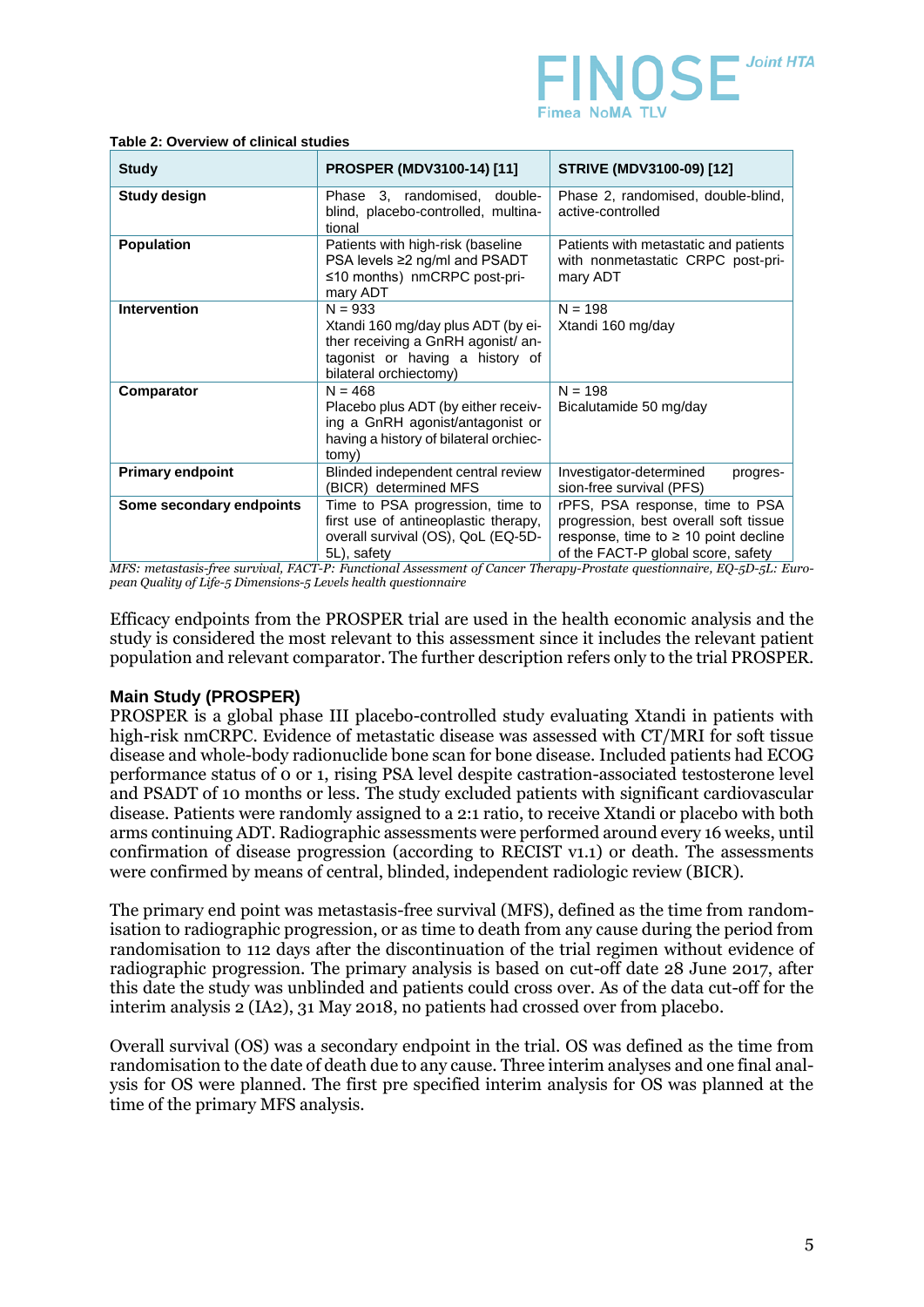

### **Results**

The primary endpoint of MFS and all secondary endpoints were analysed using the ITT population, defined as all randomised patients. Overall 68 % in the Xtandi goup and 38 % in the placebo group remained on study drug as of the data cutoff date (28 Jun 2017). The primary reason for discontinuation was disease progression. As of the data cutoff date a total of 219 (23.5%) patients in the enzalutamide group and 228 (48.7%) patients in the placebo group had BICR-assessed MFS events (total of 447 events) see figure 2.



**Figure 2: Kaplan-Meier (KM) estimate of metastasis-free survival**

The first prespecified interim analysis (IA1) of the endpoints were planned at the time of the final MFS analysis (data cut-off date of 28 Jun 2017), table 3 and figure 3 below. While the analysis of OS did not show a statistically significant decrease in the risk of death, a favorable trend in OS in the enzalutamide group versus the placebo group was observed. The median OS was not reached in either treatment group so the OS data are immature. Median time to follow-up for OS was 23.8 months in the enzalutamide group and 23.0 months in the placebo group.

|  |  | Table 3: Overview of endpoints (IA1) |  |
|--|--|--------------------------------------|--|
|--|--|--------------------------------------|--|

| <b>End point</b>                            | Xtandi ( $N = 933$ ) | Placebo ( $N = 468$ ) |
|---------------------------------------------|----------------------|-----------------------|
| Metastasis or death $-$ no $(\%)$           | 219(23)              | 228 (49)              |
| Death* – no/total no $(\%)$                 | 32/219 (15)          | 4/228(2)              |
| Use of subsequent antineoplastic therapy    |                      |                       |
| Median time to first use - mo               | 39.6                 | 17.7                  |
| Patients with use $-$ no $\left(\% \right)$ | 142 (15)             | 226(48)               |
| <b>Overall survival</b>                     |                      |                       |
| Patients who died $-$ no $\left(\% \right)$ | 103(11)              | 62<br>(13)            |

\* *Death was defined as death without evidence of radiographic progression that occurred in the period from randomisation to 112 days after the discontinuation of the trial regime.*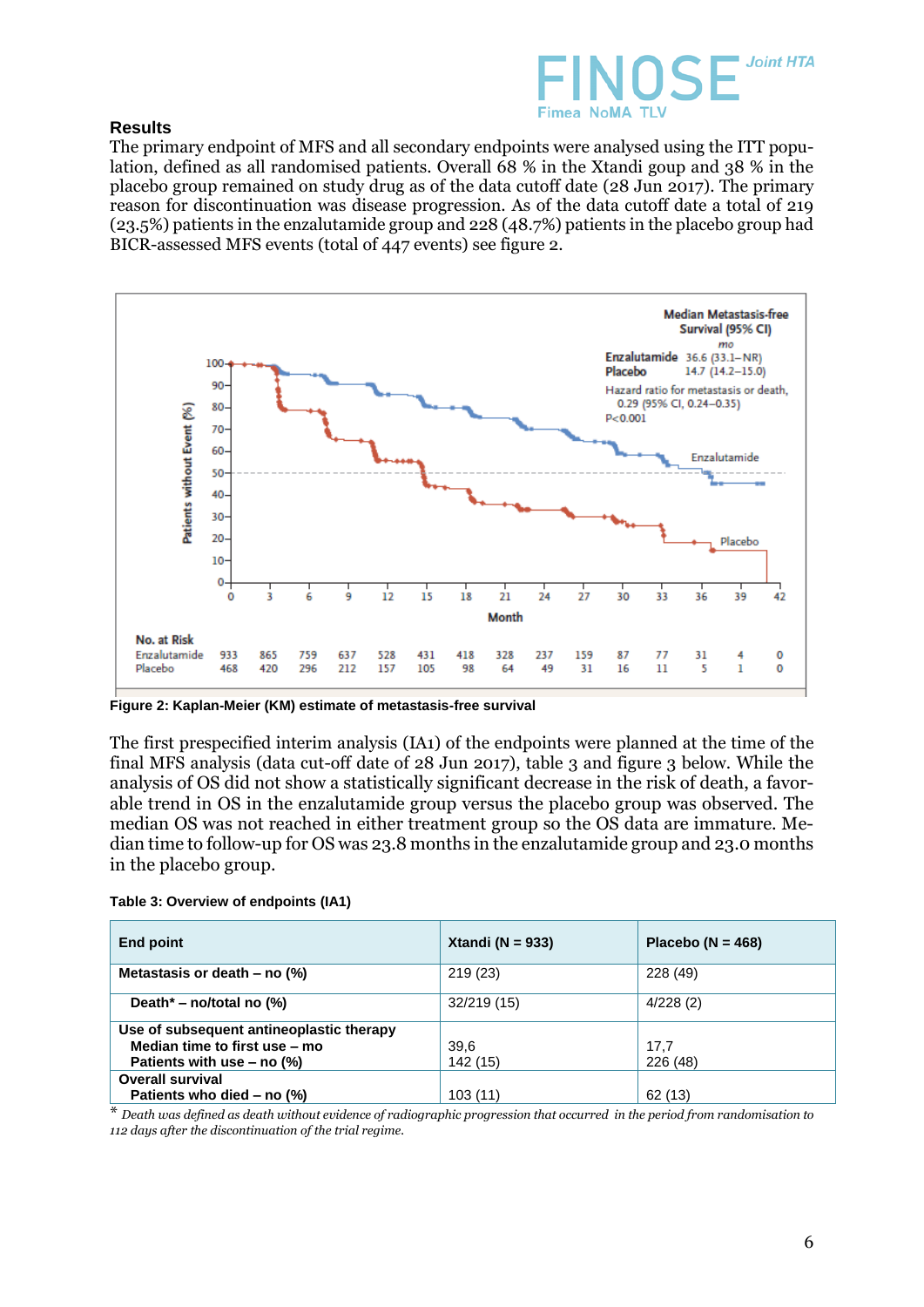# **Joint HTA Fimea NoMA TLV**



**Figure 3: KM curves for OS (IA1)**

Xtandi has shown in pre-chemotherapy setting (mildly symptomatic) and in post-chemotherapy stage to increase the life expectancy. In PROSPER the OS data are still immature and second interim analysis (IA2) shows now longer separation of the OS-curves, see figure 4. EMA has stated in EPAR [\[1\]](#page-22-0) "It remains unknown whether the best use of enzalutamide is in the present line of therapy or rather in later lines, where an OS benefit has been shown.*"* (p. 86) Another concern is the fact that moving forward hormonal therapy could possibly lead to different response (e.g. resistance) to similar hormonal therapy in the metastatic setting.



Patients who progressed while on study drug where allowed to initiate treatment with second line therapy (metastatic therapy). At the time of the first interim analysis 48 % in the placebo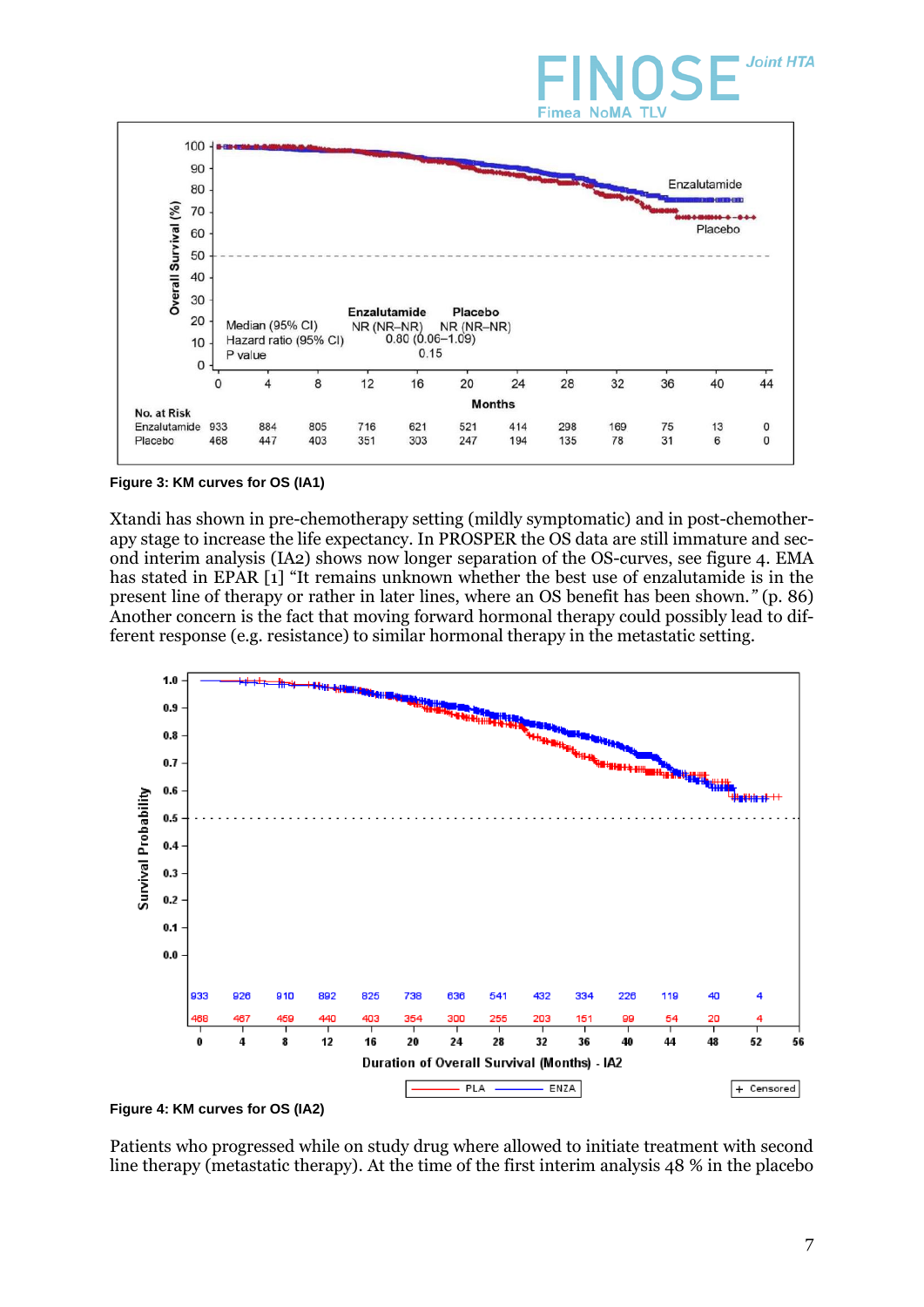

arm were given at least one antineoplastic therapy after treatment discontinuation, compared with 15 % in the Xtandi arm. Table 4 summarize subsequent treatment in PROSPER.

|                                                                                          | IA <sub>1</sub>     |                             | IA2                 |                             |
|------------------------------------------------------------------------------------------|---------------------|-----------------------------|---------------------|-----------------------------|
|                                                                                          | Xtandi<br>$(n=930)$ | <b>Placebo</b><br>$(n=465)$ | Xtandi<br>$(n=930)$ | <b>Placebo</b><br>$(n=465)$ |
| Patients taking ≥1 postbasline antineoplastic<br>therapy after treatment discontinuation | 244 (26,2)          | 258 (55,5)                  | 339(36,5)           | 310(66,7)                   |
| Zytiga (abiraterone acetate) - no (%)                                                    | 65(7,0)             | 129 (27,7)                  | 101 (10,9)          | 159 (34,2)                  |
| Docetaxel - no (%)                                                                       | 72(7,7)             | 94(20,2)                    | 127(13,7)           | 125 (26,9)                  |
| Bicalutamide - no (%)                                                                    | 15(1,6)             | 29(6,2)                     | 21(2,3)             | 38(8,2)                     |
| Denosumab - no (%)                                                                       | 25(2,7)             | 38(8,2)                     | 41 $(4,4)$          | 49 (10.5)                   |
| Zoledronic acid - no (%)                                                                 | 21(2,3)             | 26(5,6)                     | 26(2,8)             | 34(7,3)                     |
| Leuprorelin - no (%)                                                                     | 49 (5,3)            | 21(4,5)                     | 58 (6,2)            | 25(5,4)                     |
| Antiandrogen – no (%)                                                                    | 20(2,2)             | 51(11,0)                    | 31(3,3)             | 82 (17,6)                   |

#### **Table 4: Subsequent anticancer therapy**

### **Safety**

The safety profile for Xtandi in the PROSPER trial was consistent with that reported in previous clinical trials involving men with CRPC. The most common adverse reactions reported with use of Xtandi were fatigue, hot flushes, nausea, fractures and hypertension. Other important reactions include fall, cognitive disorder and neutropenia. For patients in the placebo arm most common adverse reactions were fatigue, nausea, diarrhea and hot flushes. Both treatment arms continued ADT treatment, which includes orchiectomy or LHRH analogs. The safety profile for orchiectomy or LHRH analogs are comparable, and mainly related to low testosterone levels. This includes erectile dysfunction, hot flushes, osteoporosis, anemia, loss of muscle mass, fatigue, increased cholesterol levels and depression.

### **FINOSE discussion**

The study stratified patients according to PSADT and previous or current use of bone-targeting agent at baseline, which ensures well-balanced patients population between the two arms. The study included patients with ECOG 0-1, but according to the FINOSE experts Xtandi might be considered in patients with ECOG 2, which could result in poorer OS than estimated from the PROSPER trial. Otherwise, the included patient population in PROSPER reflects the clinically relevant patient population.

In the PROSPER trial they used bone-scans and CT to detect metastases. Both clinical experts and the European guidelines recommend MRI and PET for diagnose of metastasis. With these imaging techniques many patients would be shifted from a non-metastatic state to metastatic state, and hence the patients population would be rather small.

The company has chosen ADT as a comparator. The same comparator is used in the clinical setting, in the pivotal study PROSPER and is the one FINOSE has chosen to be the most relevant comparator. The dosage intensity for Xtandi in PROSPER is in line with recommended dose in the SmPC and is the same used in clinical practice according to the FINOSE experts.

Result from the first interim analysis shows a clear separation of KM-curves for MFS, favoring the Xtandi arm beginning from the first scheduled radiographic assessment (week 17). This is sustained throughout the follow-up period. The assessment of metastasis in the trial was done by BICR which minimizes the bias related to the assessment of metastasis. After the first interim analysis, the study was un-blinded and patients could cross over. None of the patients from the placebo arm crossed over before progression.

Based on IA1, of all patients that had progressed 58 % (129/224) in the placebo arm and 35 % (65/187) in the Xtandi arm received post-progression treatment with Zytiga. The numbers for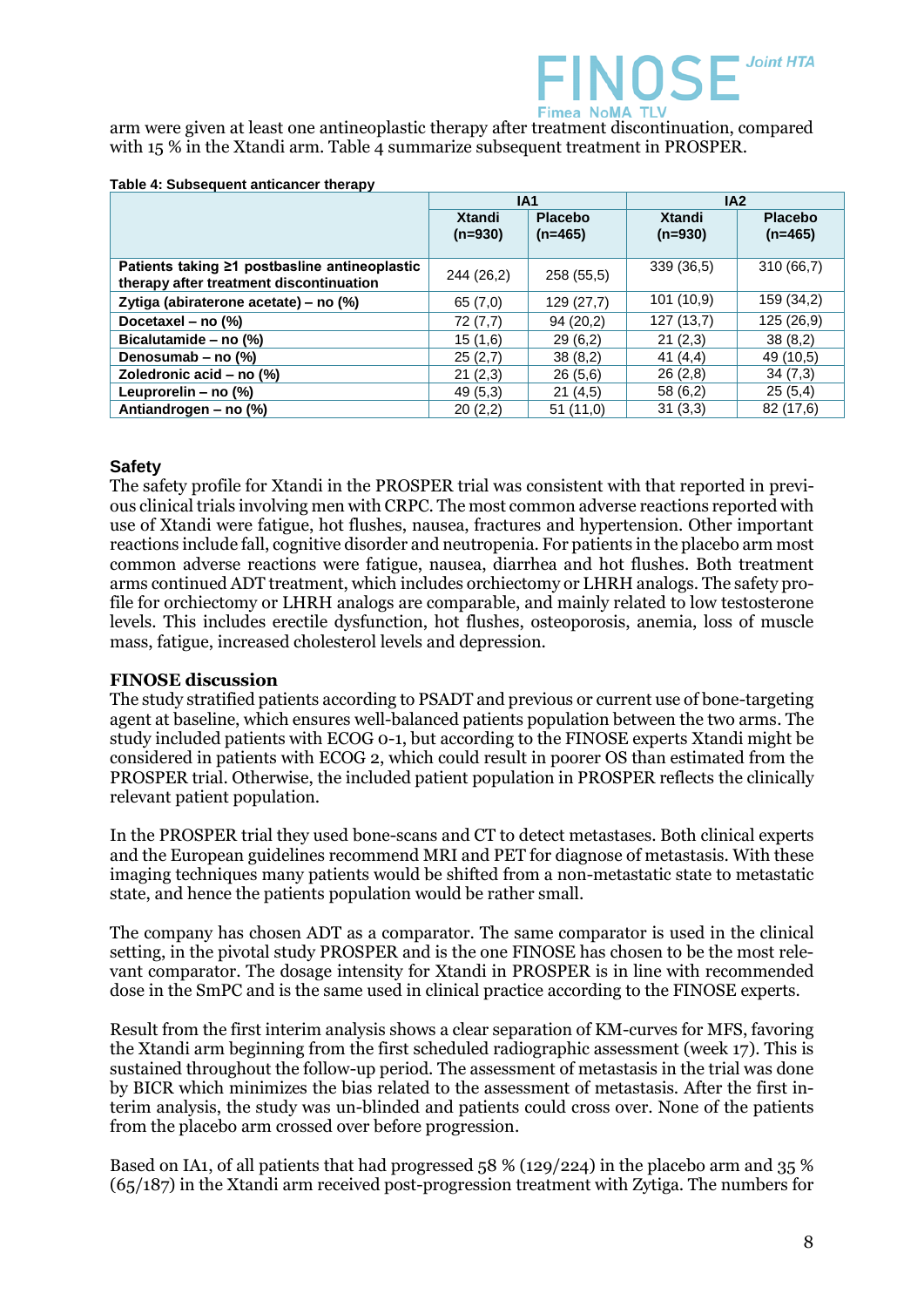

docetaxel post-progression are  $42\%$  (94/224) in the placebo arm and 39 % (72/187) in the Xtandi arm. Clinical experts state that Xofigo (radium-233) would be appropriate in the case of isolated skeletal metastases and that most men that entered PROSPER would be fit enough to receive docetaxel after progression on the study drug. From EPAR we can conclude that less than 5 % in either arm received Xofigo post-progression, which does not reflect clinical practice in Sweden and Norway. In clinical practice no patients would receive Zytiga after Xtandi, hence this could affect the OS from the Xtandi arm. Jevtana could also be considered as a post-progression treatment if moving Xtandi further up in the treatment algorithm. The post-progression treatment in the placebo arm does not reflect clinical practice either. Almost all patients should have received treatment with Zytiga and not docetaxel. The impact of subsequent treatment is difficult to estimate since both arms are not in line with what would be used in clinical practice in post-progression setting.

The primary endpoint MFS is a surrogate endpoint for OS. Being able to delay the onset of metastases are of importance, however given that the vast majority of these metastases in prostate cancer are asymptomatic, other endpoints like OS are more important. Delaying the onset of metastasis has not been linked with a considerable increase in OS in the PROSPER trial until now. Due to the immaturity of OS data, the medians are not reached in either group. None of the patients received Xtandi post-progression which makes it difficult to define the right place of Xtandi in a clinical setting, before or after progression.

### **FINOSE conclusion:**

The study PROSPER is considered to have some shortcomings in terms of being able to inform a single technology assessment (STA). The OS data are still immature and it is not possible to assess whether moving forward Xtandi in the treatment algorithm could provide benefit in improving life expectancy. Post-progression treatment given in the PROSPER trial does not reflect what would be given to patients in clinical practice in Sweden and Norway. This again makes it difficult to draw any conclusion about the real effect of Xtandi in non-metastatic setting. However, results from the trial shows a clear separation of the MFS curve.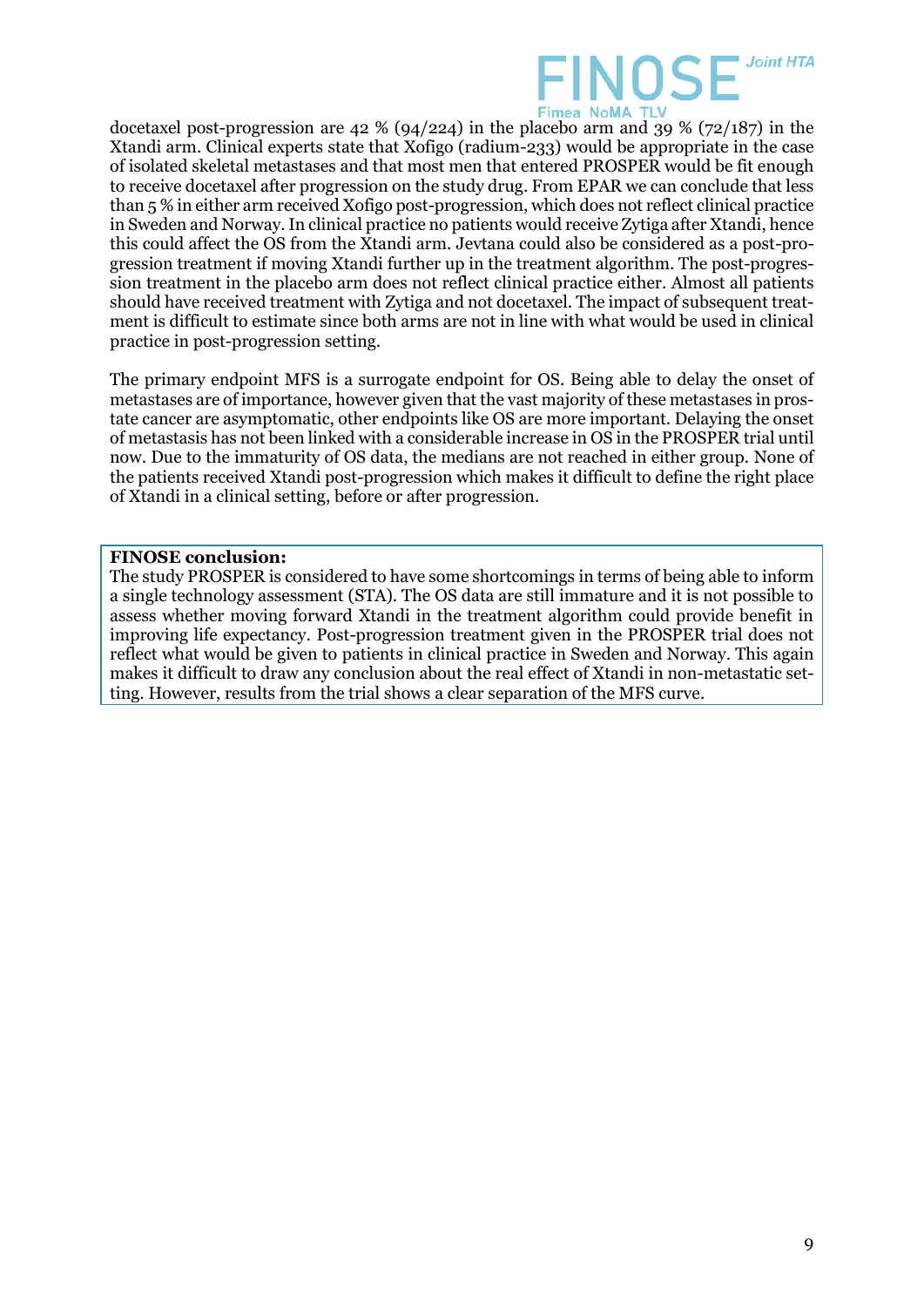

### **3 Cost-effectiveness analysis**

In order to analyse the cost-effectiveness of treating patients with high-risk, nmCRPC the company compares Xtandi in addition to ADT with ADT alone in terms of cost and health effects.

To fulfill this purpose the company uses a health economic model consisting of three basic phases, non-metastatic (nmCRPC), metastatic (mCRPC) and death. The model is a mix of a partitioned survival analysis and a Markov model. The metastatic phase consists of three different states of progressed disease. Thus, the model altogether consists of five specific states  $(fig 5)$ .



Abbreviations: nmCRPC: non-metastatic hormone-relapsed prostate cancer; mCRPC: metastatic hormone-relapsed prostate cancer; PD: progressed disease. **Figure 5: Health economic model**

Patients are assumed to be 73,5 years old at treatment start. The model has a time horizon which accounts for the life time of the patients.

### **3.1 Modelling of effectiveness**

### 3.1.1 Clinical effectiveness

The primary endpoint in the PROSPER trial, MFS, informs the model about transitions from nmCRPC to PD1. Due to the limited duration of follow-up in PROSPER, MFS needs to be extrapolated.

According to the company, none of the standard parametric statistical distributions produced an acceptable fit to the MFS Kaplan-Meier in PROSPER. Therefore, more advanced ways of modelling MFS were tested. For the base-case the company chose the flexible spline model with 2 knots and hazard scale.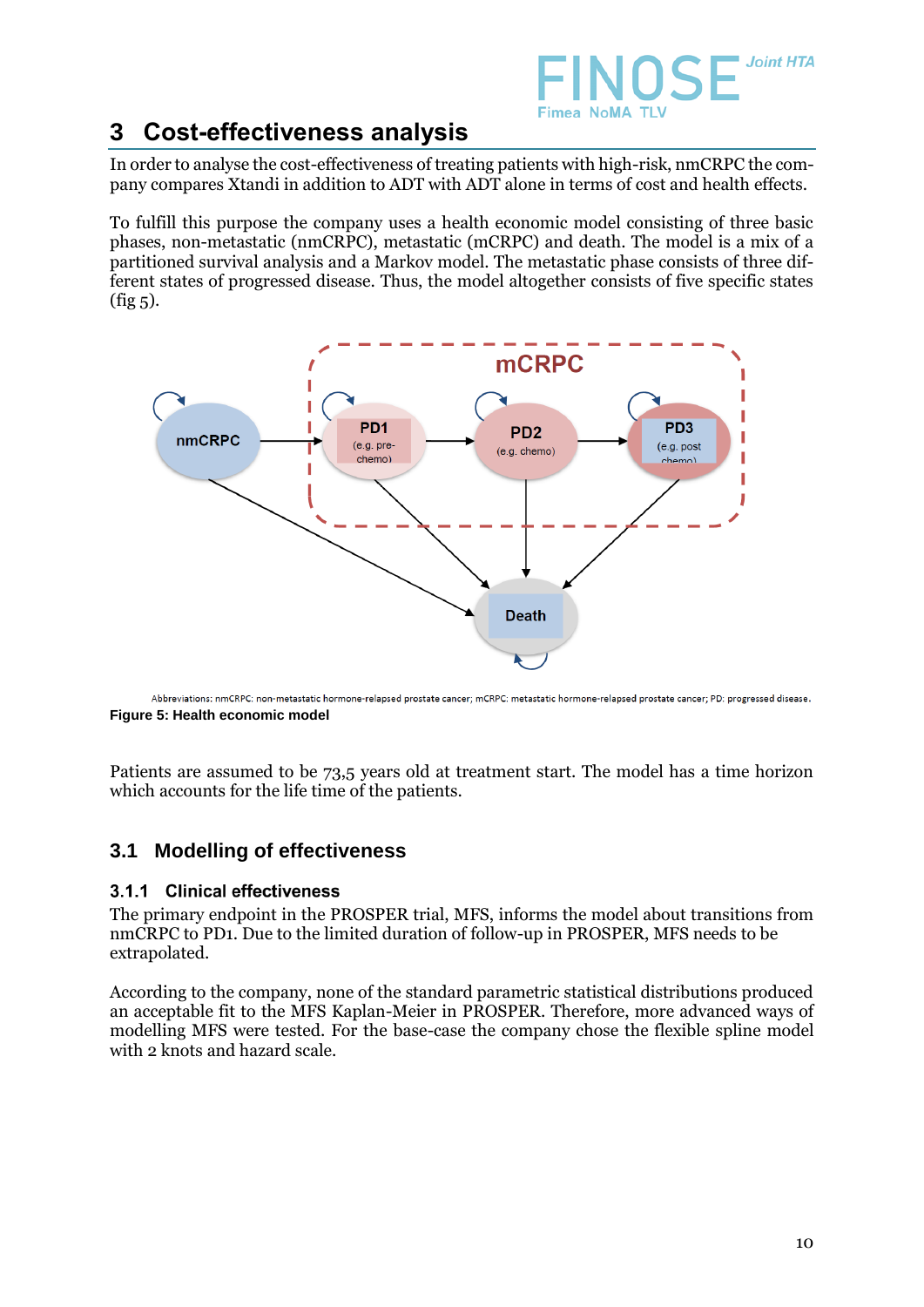# **Joint HTA Fimea NoMA TLV**



**Figure 6: MFS, KM from PROSPER and extrapolation** 

One clinical study with MFS-data for an ADT-arm with longer follow-up than PROSPER was identified by the company as a validation tool for MFS-extrapolation [\[13\]](#page-23-0).

Transitions between the PD states were governed by mean treatment durations from studies on Xtandi (PREVAIL, AFFIRM) and docetaxel (TAX 327) in the metastatic phase.

When analysing OS the company chooses to split it into pre-progression survival and postprogression survival. The stated reason for this is the relatively good prognosis of patients in pre-progression disease compared to post-progression. This leads the company to use data from the first interim analysis (IA1) when analysing OS even though OS-data from IA2 is available. According to the company, the splitting of IA2 survival data into pre- and post-progression was hampered due to MFS not being included as an outcome measure in IA2. However, IA2 data did include time to treatment discontinuation (TTD), which is very much correlated with MFS. IA2-data was used in a scenario analysis.

In order to derive the pre-progression survival from the PROSPER data the company performed a time-to-event analysis where death was accounted as an event and patients were censored when they progressed or if they were still alive at the cut-off date. Pre-progression survival was not statistically significantly different between the treatment arms.<sup>1</sup> Weibull was

 $\overline{a}$ <sup>1</sup> HR [95% CI] = 0,929 [0,551;1,568]. P-value=0,784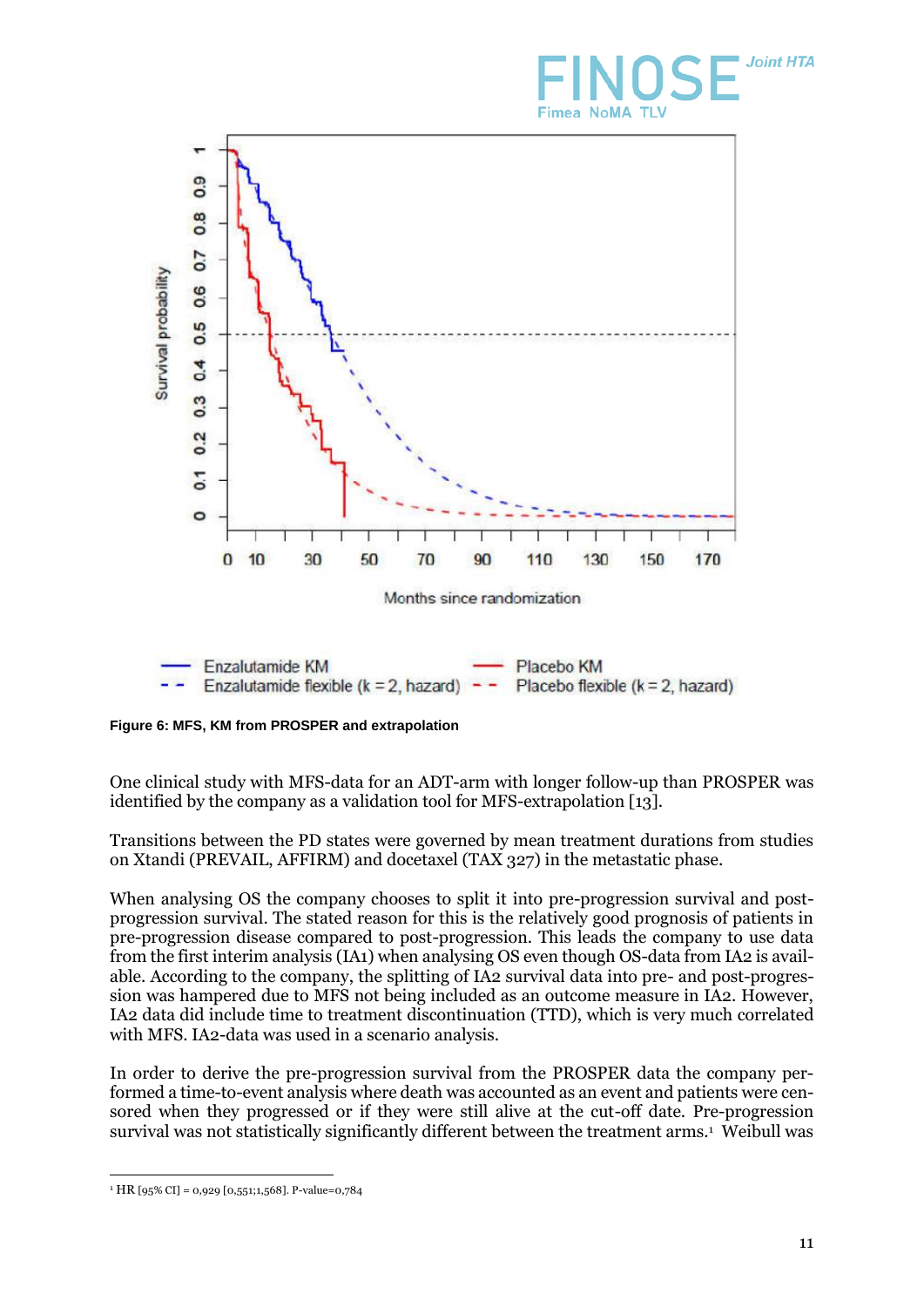

chosen by the company as the statistical distribution with the most plausible fit for pre-progression survival based on visual and statistical criteria.

The company also deemed the Weibull distribution to be suitable for the purpose of extrapolation in post-progression survival. Weibull distribution and log-logistic distribution had the best statistical fit. Validation against external references were made for the comparator arm. PREVAIL was a double-blind, phase 3 study, comparing Xtandi to placebo in asymptomatic or mildly symptomatic mCRPC patients not yet eligible for chemo-therapy. COU-AA-302 was a double-blind, phase 3 study, comparing Zytiga to placebo in a similar patient population. According to the company the Weibull distribution gave the most clinically relevant extrapolation of post-progression survival for the comparator arm based on the PREVAIL Xtandi arm. Based on COU-AA-302 the log-logistic distribution showed the closest match. In the very long run extrapolation with the log-logistic distribution were considered to overestimate OS considering the advanced age and advanced stage of the disease of the patients. Therefore, the Weibull curve was chosen to represent post-progression survival.



**Figure 7: Post-progression survival, KM from PROSPER and extrapolation**

Combining the pre- and post progression survival curves leads to the extrapolated OS-curve as in figure 8.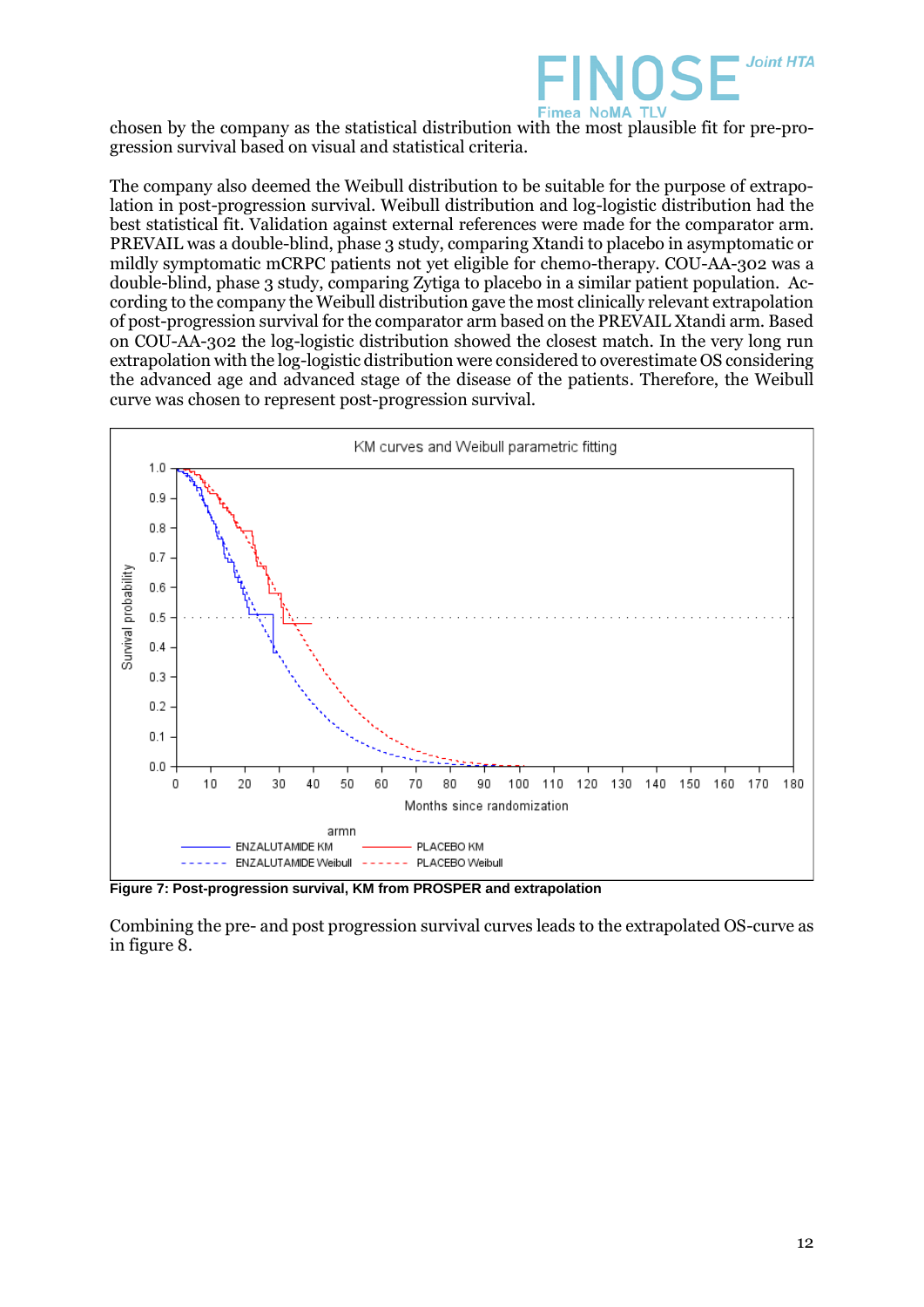

**Figure 8: Modelled OS by combining pre- and post progression survival**

As a sensitivity analysis the company has done a more traditional partitioned survival model with single modelled OS curves representing the whole time horizon of the patients' lives. Due to claimed clinical validity the Weibull distribution was chosen to represent OS for both treatment arms in the sensitivity analysis. The company is of the opinion that single OS curves lack face validity because of differing survival rates in pre- and post-progression. Furthermore, they state that there also is too much uncertainty in extrapolating a single OS curve, especially since there is limited external data for validation of the extrapolation. Dividing survival into pre- and post-progression let them use PREVAIL data to validate the extrapolations post-progression.

### **FINOSE discussion**

### *MFS modelling*

Validation of MFS in the ADT arm is done by using TTP (time to treatment progression) in the phase 3 study by Nelson et al. [\[13\]](#page-23-0). It is not evident that Nelson et al. supports the validation of MFS. TTP is consistently higher in Nelson et al. than MFS in the ADT arm of both PROSPER and the health economic model, which could be due to method developments in ways of confirming metastases or differences in patient population in the two studies.

MFS of PROSPER is relatively mature when it comes to the ADT arm. That is, however, not the case when it comes to the Xtandi arm why different modes of extrapolation of MFS could have some influence of the results. There is no way of validating the MFS extrapolation of the Xtandi arm.

The company's model has limited choices for sensitivity analyses. This, in combination with the limited possibilities for external data validation of the extrapolation, contributes to large uncertainty in the MFS modelling.

### *OS modelling*

Separating pre-progression survival and post-progression survival is not the standard way of modelling in oncology. The population investigated is a general high-risk population already highly selected for their underlying risk profile. Normally this type of modelling is done when treatments leads to cure, which is not the case in high risk nmCRPC.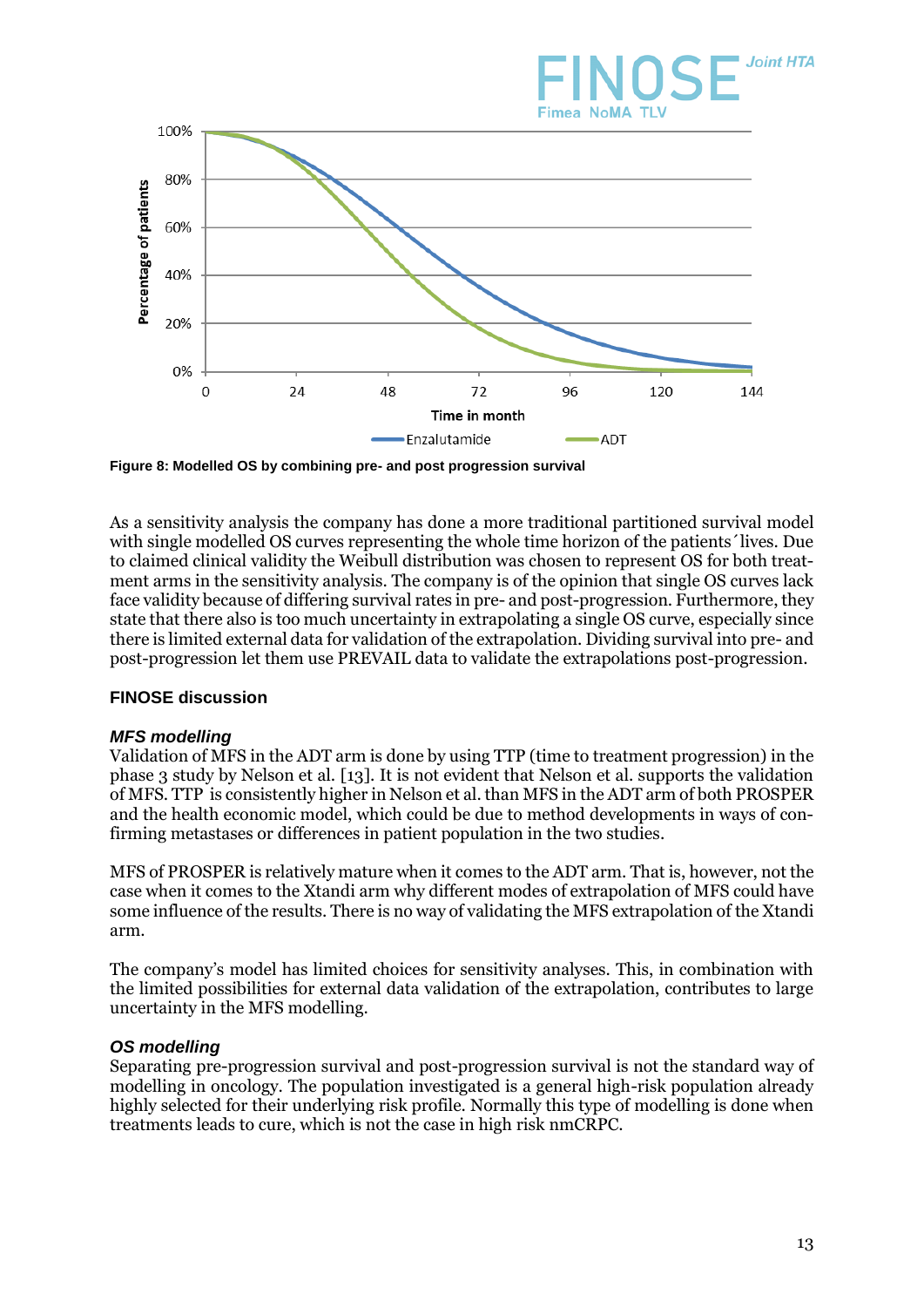

A prerequisite of that kind of modelling would be that the curve revealing the sum of the preand post-progression survival is in line with the Kaplan-Meier curve. This is in this case questionable. The OS curve of the ADT arm is lower than the Kaplan-Meier curve (IA2) from month 40 and onwards, which is evident when comparing figure  $\overline{4}$  and figure 8. Patients at risk in the Kaplan-Meier curve, however, have in that stage decreased to under 100 patients. Still, the difference between the Kaplan-Meier results and the results of the company´s model is large.

When combining pre- and post progression survival in the company's health economic model OS-curves are separated for a time horizon of more than ten years with a momentaneous hazard ratio that is ever slowly decreasing to the advantage of Xtandi. This is not in line with the EMA conclusion that there is no telling if Xtandi treatment in nmCRPC increases survival compared to Xtandi treatment in mCRPC and not in line with results from PROSPER. The area between the OS curves could thus very well be overestimated.

The company´s main argument for the more than 10 year division of the OS curves is the clinical plausibility of the divergence in MFS transposing into a divergence in OS. Based on 102 completed or ongoing randomised trials Xie et al. [\[14\]](#page-23-1) reached the conclusion that MFS is a strong surrogate for OS for localised prostate cancer that is associated with a significant risk of death from prostate cancer. FINOSE would, however, want to add that Xie et al only included trials enrolling patients up to 2011. A major treatment shift has since then evolved with the emergence of modern prostate cancer drugs.

As a validation of their pre- and post-progression model the company argues that their postprogression survival modelling of the ADT arm is in line with data from PREVAIL. FINOSE recognizes this but wants to add that there are important differences between the patient populations due to that the patients in this evaluation are selected as a high-risk group. Lower survival would therefore be expected in the post-progression model than in PREVAIL data.

Doubts surrounding the modelled division of the OS-curves are aggravated by the fact that in PROSPER 58 % of the patients in the ADT arm received Zytiga post-progression and none received Xtandi. In the health economic model the company assumes that 100 percent of the patient receive Xtandi post-progression. A larger share of patients in the ADT arm being treated with Zytiga (or Xtandi) post-progression would most probably decrease the area between the OS curves even further.

**FINOSE conclusion:** FINOSE is of the opinion that the OS modelling made by the company is not appropriate. When considering the evidence there is no room for taking such a large OS effect into account. The extrapolated MFS effect is surrounded with large uncertainty in the company´s model.

### 3.1.2 Health related quality of life

In PROSPER, health related quality of life was measured with EQ-5D-5L questionnaires at week 1,5,17, and every 16 weeks thereafter during the study period. Week 1 data converted to EQ-5D-3L UK tariff were used by the company in the health economic model for the nmCRPC and PD1 states. The PD2 state health utility was based on the first post-progression value in PREVAIL, where Xtandi was studied in pre-chemotherapy mCRPC. The PD3 health state was based on AFFIRM where Xtandi was studied post-chemotherapy.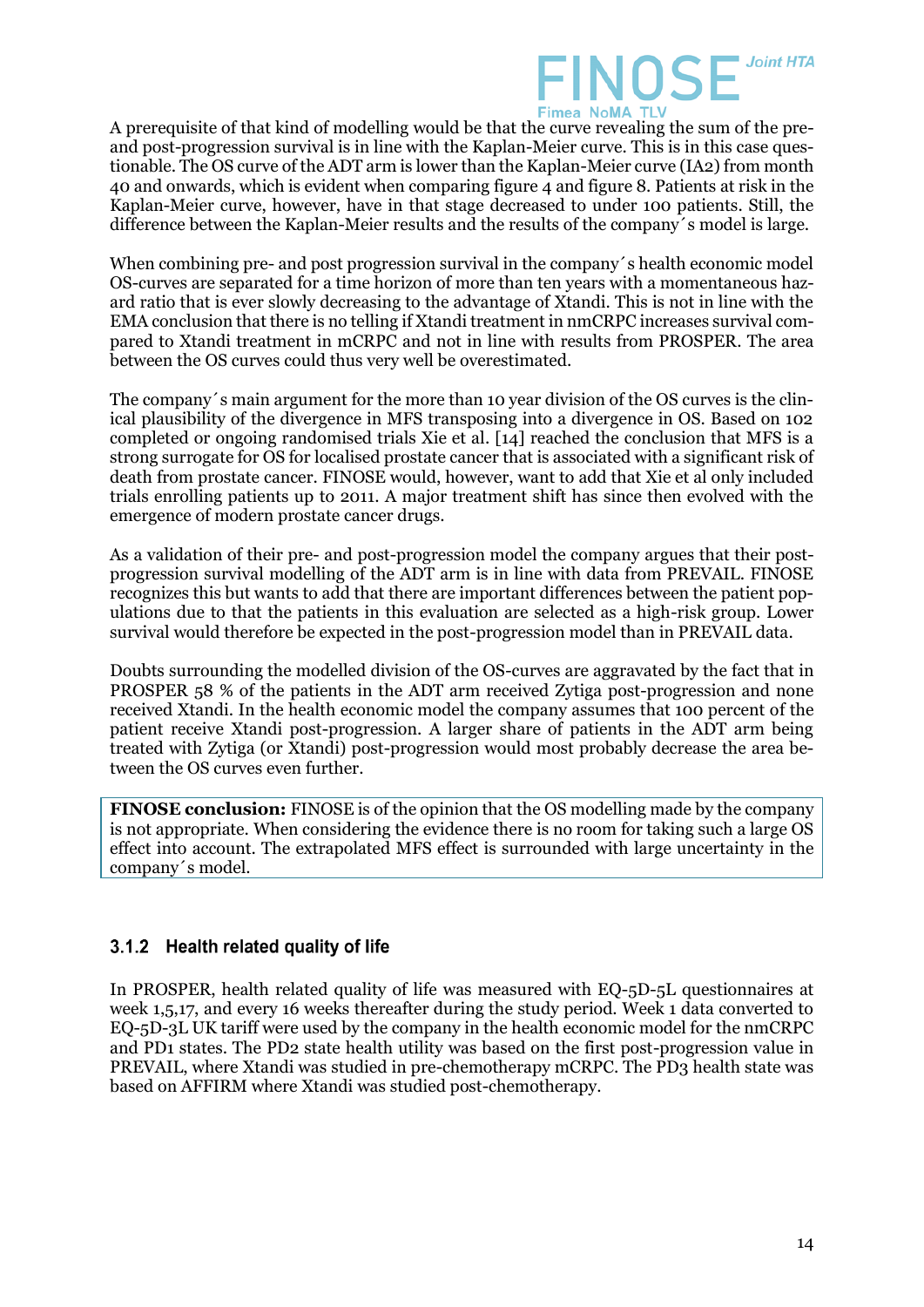

**Table 5: Utility values used by the company in the health economic model**

| <b>Utility values</b>                |                 |       |  |  |
|--------------------------------------|-----------------|-------|--|--|
| <b>nmCRPC</b>                        |                 | 0,852 |  |  |
|                                      | <b>PD1</b>      | 0,810 |  |  |
| <b>mCRPC</b>                         | PD <sub>2</sub> | 0,798 |  |  |
|                                      | PD <sub>3</sub> | 0,688 |  |  |
| <b>End-of-life utility value</b>     |                 | 0,590 |  |  |
| <b>End-of-life duration (months)</b> |                 | 3     |  |  |

Besides utility weights connected to different stages skeletal related events and adverse events were incorporated into the model as bringing disutility to the patients. Frequency and disutility of skeletal related events were based upon PREVAIL and the Zytiga study COU-AA-301. Adverse events disutilities and their duration where taken from a number of studies.

**FINOSE conclusion:** FINOSE has only minor objections concerning the utility weights. Utility probably deteriorates which is not completely adequately handled in the model. The impact of this on the cost-effectiveness results is likely to be minor.

### **3.2 Utilisation of health care resources**

### **3.2.1 Pharmaceutical drugs**

Treatment sequences are assumed to follow the pattern in table 6 in the company base-case scenario. Patients receive Xtandi either in the nmCRPC state or in the PD1 state. In the latter case those deceased in the nmCRPC state are naturally excluded. Otherwise all patients are assumed to receive Xtandi in either of these two states.

| <b>Health state</b> | Xtandi arm                 | ADT arm                    |  |  |
|---------------------|----------------------------|----------------------------|--|--|
| nmCRPC              | Xtandi+ADT                 | ADT                        |  |  |
| P <sub>D</sub> 1    | ADT                        | Xtandi+ADT                 |  |  |
| PD <sub>2</sub>     | Docetaxel (40%), ADT (60%) | Docetaxel (40%), ADT (60%) |  |  |
| PD <sub>3</sub>     | <b>BSC</b>                 | <b>BSC</b>                 |  |  |

**Table 6: Assumed treatment sequences**

Treatment duration on Xtandi+ADT and ADT in nmCRPC is in line with time to treatment data from PROSPER. Treatment duration for Xtandi PD1 and PD2 state is as in the PREVAIL [\[15\]](#page-23-2) and the AFFIRM [\[16\]](#page-23-3) study where Xtandi was compared to placebo respectively in the metastastic pre-chemo and post-chemo phase. Treatment duration for ADT in PD1 finds it origin from PREVAIL whereas it is considered to be treated equally as long as docetaxel in PD2. Docetaxel TTD stems from the TAX study [\[17\]](#page-23-4).

### 3.2.2 Utilisation of health care resources

Assumed visits and testings are made visible in the table below. The assumptions do not differ between the treatment arms.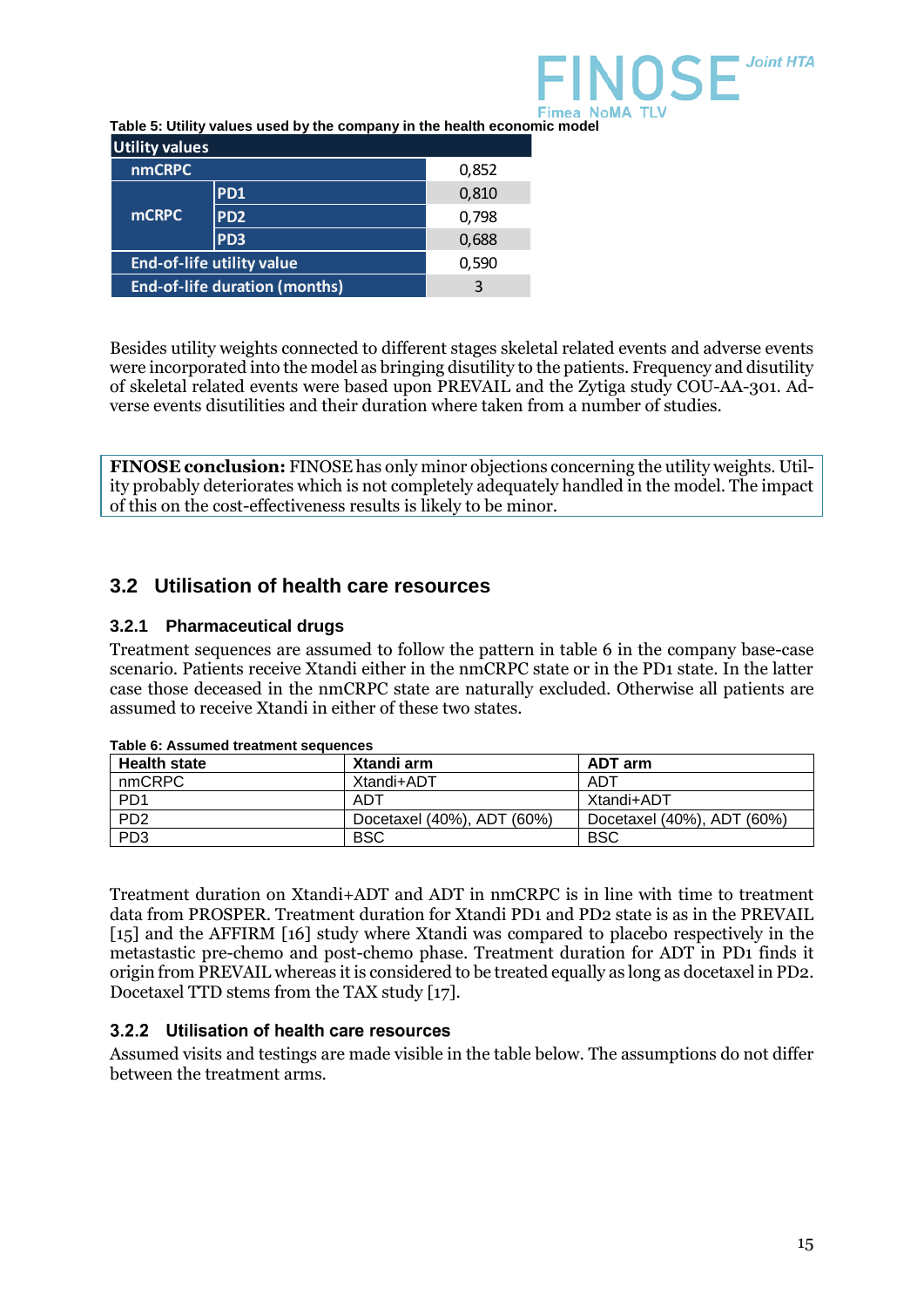

|                             | Frequency per quarter of a year                        |                                      |            |
|-----------------------------|--------------------------------------------------------|--------------------------------------|------------|
|                             | During nm,<br>PD1, PD2 (not<br>docetaxel<br>treatment) | During do-<br>cetaxel treat-<br>ment | During PD3 |
| Outpatient visit consultant | 1                                                      | 4,3                                  | 0,4        |
| Outpatient visit nurse      | 3,25                                                   | 0                                    | $0,2*$     |
| Community nurse visit       | 0                                                      | 0                                    | 1,1        |
| CT scan                     | $0,1*$                                                 | $0,1*$                               | 1,1        |
| Radiographic/MRI scan       | $0,1*$                                                 | $0,1*$                               | $0,1*$     |
| <b>ECG</b>                  | 0                                                      | 0                                    | 0          |
| Ultrasound                  | $0,1*$                                                 | $0,1*$                               | $0,1*$     |
| Bone scan                   | $0,1*$                                                 | $0,1*$                               | $0,1*$     |
| Full blood count            | 1,1                                                    | 4,3                                  | 0,5        |
| Liver function test         | 1,1                                                    | 4,3                                  | 0,5        |
| Kidney function test        | 1,1                                                    | 4,3                                  | 0,5        |
| <b>PSA</b>                  | 3,25                                                   | 4,3                                  | 0,5        |

#### **Table 7: Assumed resource use for care activities used by the company in the economic model**

\* The company assumes that only a small proportion of patients receive the care activities in asterisk

### 3.2.3 Indirect costs

No indirect costs are included in the model.

### **4 Modelled effectiveness outcome**

### **4.1 Company´s base case scenario**

### 4.1.1 Assumption in company's base case scenario

The most central assumptions in the company's base case are the following.

- MFS from PROSPER is extrapolated with a flexible spline model.
- Overall survival is partitioned into pre-progression and post-progression survival
- Pre- and post-progression survival from PROSPER were both extrapolated with Weibull distribution.
- Duration of treatment with Xtandi in the non-metastatic phase equals MFS.
- Duration of treatment with Xtandi in the metastatic phase (in the ADT arm) is derived from PREVAIL.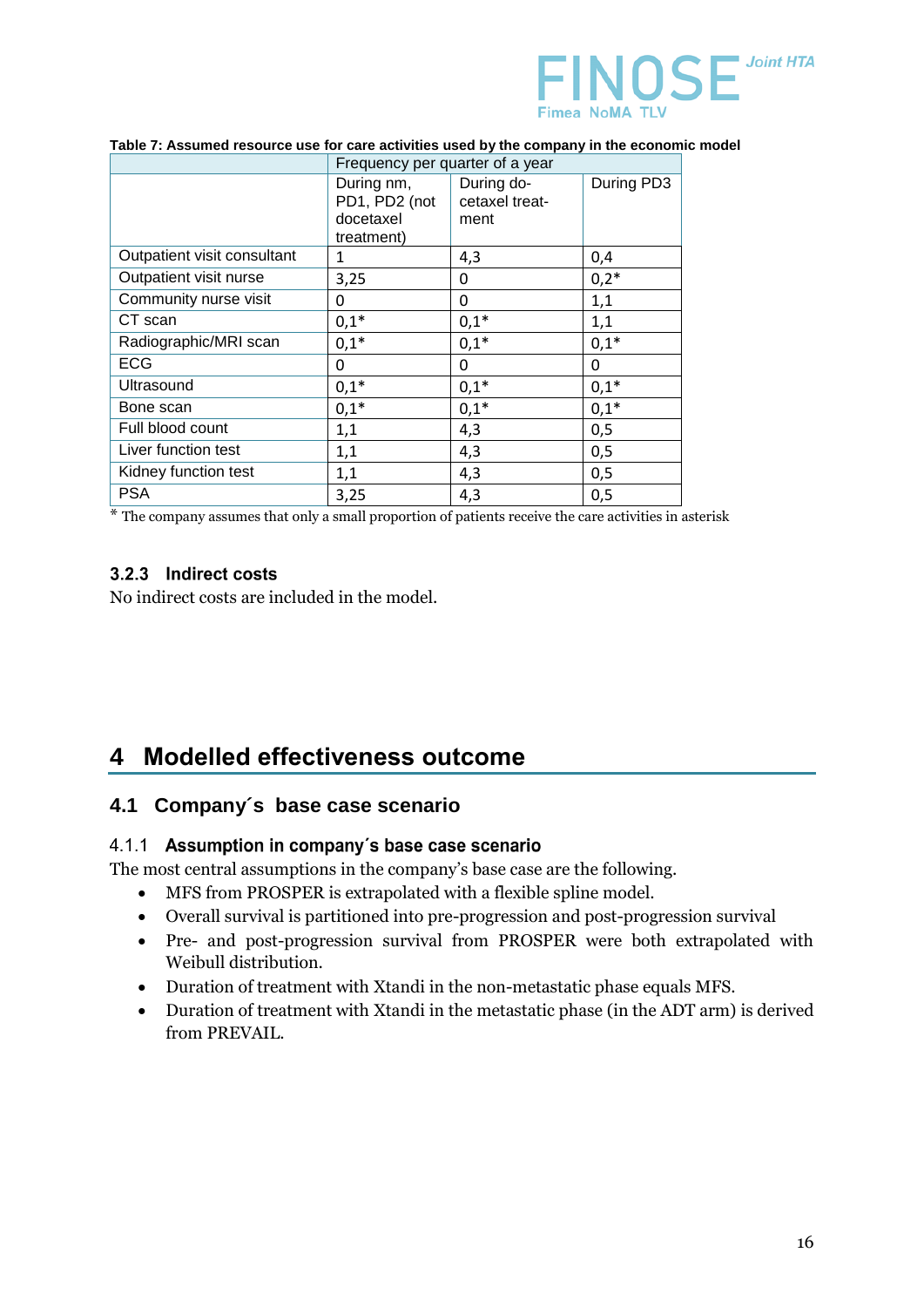

# Fimea NoMA TLV<br>4.1.2 Modelled effectiveness outcome from company's base-case scenario

|                                                    | <b>Xtandi+ADT</b>          | <b>ADT</b>        | <b>Difference</b> |
|----------------------------------------------------|----------------------------|-------------------|-------------------|
| Progression-free<br>life<br>years (non-discounted) | 3,37                       | 1,62              | 1,75              |
| Life years<br>(non-dis-<br>counted)                | 5,23                       | 4,20              | 1,03              |
| Quality<br>life<br>adjusted<br>years (QALYs)       | 3,92                       | 3,17              | 0,75              |
| Avg treatment duration<br>(months) Xtandi          | 40,4 (non-meta-<br>static) | 20,7 (metastatic) |                   |

#### **Table 8: Company's base case**

### 4.1.3 Company's scenario analyses

The company has undertaken the following scenario analyses.

#### **Table 9: Company's deterministic sensitivity analyses for both subgroups**

| <b>Parameters</b>                                                 | +/- Life years (non-dis- | +/- QALYs (discounted) |
|-------------------------------------------------------------------|--------------------------|------------------------|
|                                                                   | counted)                 |                        |
| Base-case                                                         | 1,03                     | 0.75                   |
| Time to treatment discontinua-                                    |                          | 0,50                   |
| tion (TTD) data instead of MFS                                    | 0,70                     |                        |
| data for nmCRPC PD1 transi-                                       |                          |                        |
| tion                                                              |                          |                        |
| PROSPER IA2 data instead of<br>IA1 with TTD data instead of       | 1,15                     | 0,85                   |
| <b>MFS</b>                                                        |                          |                        |
| <b>MFS</b><br>piecewise instead<br>of                             |                          | 1,05                   |
| spline survival model                                             | 1,51                     |                        |
| No PC mortality in nmCRPC                                         | 0,91                     | 0,66                   |
| Post progression survival ex-                                     |                          | 0,63                   |
| trapolated with log-logistic dis-                                 | 0,88                     |                        |
| tribution instead of Weibull                                      |                          |                        |
| Extrapolated PREVAIL data in-                                     |                          | 0,86                   |
| stead of PROSPER for post-                                        | 1,24                     |                        |
| progression survival                                              |                          |                        |
| Single extrapolated OS curve                                      |                          | 0,96                   |
| instead of model partitioned in<br>pre- and post progression sur- | 1,43                     |                        |
| vival                                                             |                          |                        |
| EQ-5D-5L instead of mapping                                       | 1,03                     | 0,77                   |
| to EQ-5D-3L                                                       |                          |                        |
| Chemotherapy in the PD1                                           |                          | 0,75                   |
| (metastatic) state for patients                                   |                          |                        |
| treated with Xtandi in                                            | 1,03                     |                        |
| nmCRPC instead of PD2 (i.e.                                       |                          |                        |
| avoiding 7 months delay)                                          |                          |                        |
| No patients opt-out of chemo                                      | 1,03                     | 0,75                   |
| Incorporating treatment in-                                       | 1,03                     | 0,75                   |
| teruptions as in PROSPER<br>Zytiga in PD1 instead of Xtandi       |                          | 0,72                   |
| for patients initially in ADT arm                                 | 1,03                     |                        |
|                                                                   |                          |                        |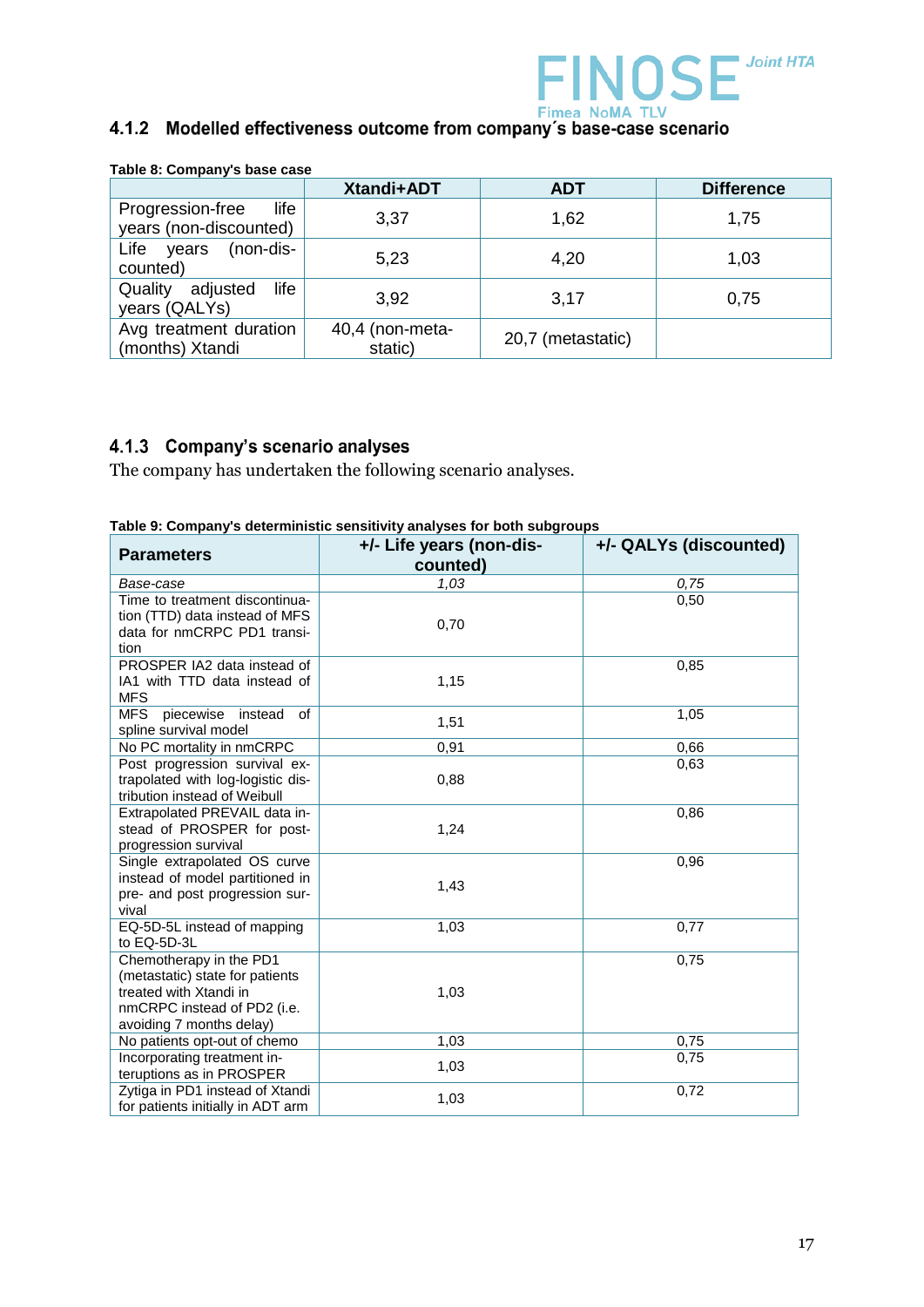

### **4.2 FINOSE assessment**

For reasons stated above (see FINOSE discussion page 13-14) FINOSE does not agree with the OS assumptions in the model of the company. The main argument of FINOSE is that it can´t be concluded that Xtandi pre-progression leads to an increased long-term survival in comparison with Xtandi post-progression.

The most updated KM (IA2) displayed a small separation of the curves approximately between month 20 and 44. An alternative modelling would therefore be to use KM from IA2 and thereafter assume survival on the same level. A clinical rationale behind it would be that as the patients in the ADT-arm post-metastases receive a more potent treatment than those in the Xtandi-arm the OS curves come together. This modelling would be in line with the KM IA2 and also in line with the conclusion of EMA that it remains unknown whether the best use of enzalutamide is in the present line of therapy or rather in later lines.

However, such a model would only to a limited degree acknowledge increased mortality due to having experienced metastases. Furthermore, it takes consideration of relatively low number of patients at risk at KM convergence (Xtandi 119 and ADT 54, see figure 4). There are, however, no OS data suggesting higher survival in any of the treatment arms at month 44 and beyond.

The company has not technically adjusted the model to make such a scenario possible. It is clear, however, that incremental qalys in this scenario are only a minor fraction of what is assumed in the base-case scenario of the company.

Even in a situation where an assumption of a long-term incremental OS gain is justified, it may not automatically translate into a cost-effective usage of resources, due to the increased costs connected with increased treatment length. Even assuming a long-term OS gain poses problems in the evaluation since the level of the difference is not illuminated.

**FINOSE conclusion:** Considering the evidence from the PROSPER trial, FINOSE does not find the assumption of a long-term survival gain justified. Without it the larger part of the company´s modelled qaly gain is lost. Since treatment duration and therefore treatment cost with Xtandi in the non-metastatic stage is significantly higher than in the metastatic stage costeffectiveness in the non-metastatic stage can be hard to conclude, depending on prices in the different countries.

### 4.2.1 Uncertainty of outcomes

This health economic evaluation is surrounded with a very large amount of uncertainty, which is mainly due to the sparse OS evidence.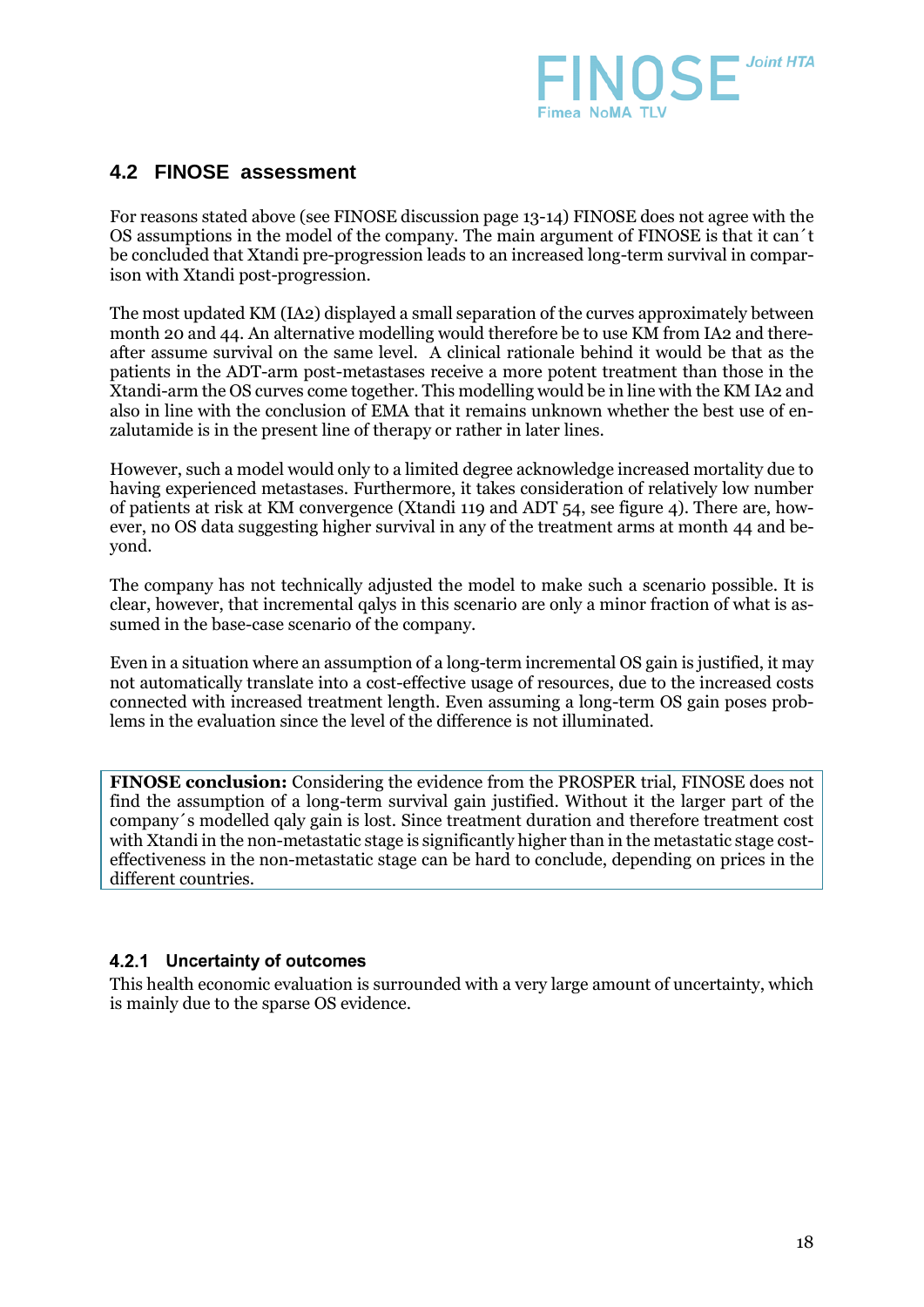

### **5 Assessments in other countries**

The CADTH (Canadian) pan-Canadian Oncology Drug Review (pCODR) Expert Review Committee (pERC) has issued a final recommendation concerning Xtandi in combination with androgen therapy (ADT) for the treatment of patients with nmCRPC. Xtandi is recommended reimbursement on condition that cost-effectiveness is improved to an acceptable level and that feasibility of adoption (budget impact) is being addressed.

National Institute for Health and Care Excellence (NICE) in England has issued an appraisal consultation document on Xtandi nmCRPC. Xtandi in nmCRPC+ADT is compared to ADT alone. Xtandi is preliminary not recommended for treating nmCRPC. This is motivated primarily by cost-effectiveness estimates being uncertain, since evidence whether Xtandi nmCRPC increases survival compared to Xtandi mCRPC is uncertain. Secondly, the estimates are not within the range that NICE usually considers cost-effective.

### **6 References**

- <span id="page-22-0"></span>[1] E. M. Agency. (2019). *Xtandi: EPAR - Assessment Report - Variation*. Available: <https://www.ema.europa.eu/en/medicines/human/EPAR/xtandi>
- <span id="page-22-1"></span>[2] D. M. Moreira *et al.*, "Predictors of Time to Metastasis in Castration-resistant Prostate Cancer," *Urology,* vol. 96, pp. 171-176, Oct 2016.
- <span id="page-22-2"></span>[3] M. R. Smith, R. Cook, K. A. Lee, and J. B. Nelson, "Disease and host characteristics as predictors of time to first bone metastasis and death in men with progressive castration-resistant nonmetastatic prostate cancer," *Cancer,* vol. 117, no. 10, pp. 2077- 85, May 15 2011.
- <span id="page-22-3"></span>[4] P. Cornford *et al.*, "EAU-ESTRO-SIOG Guidelines on Prostate Cancer. Part II: Treatment of Relapsing, Metastatic, and Castration-Resistant Prostate Cancer," *Eur Urol,* vol. 71, no. 4, pp. 630-642, Apr 2017.
- <span id="page-22-4"></span>[5] A. Anantharaman and E. J. Small, "Tackling non-metastatic castration-resistant prostate cancer: special considerations in treatment," *Expert Rev Anticancer Ther,* vol. 17, no. 7, pp. 625-633, Jul 2017.
- <span id="page-22-5"></span>[6] J. Ferlay *et al.*, "Cancer incidence and mortality worldwide: sources, methods and major patterns in GLOBOCAN 2012," *Int J Cancer,* vol. 136, no. 5, pp. E359-86, Mar 1 2015.
- <span id="page-22-6"></span>[7] F. Marteau, G. Gimonet, S. Gabriel, J. Dinet, A. Flinois, and L. E. C. h. JY, "Epidemiology of Patients with Metastatic Castrate Resistant Prostate Cancer in Europe and Australia," *Value Health,* vol. 17, no. 7, p. A619, Nov 2014.
- <span id="page-22-7"></span>[8] T. Inoue *et al.*, "Prevalence of skeletal complications and their impact on survival of hormone refractory prostate cancer patients in Japan," *Urology,* vol. 73, no. 5, pp. 1104-9, May 2009.
- <span id="page-22-8"></span>[9] Cancercentrum. (2018). *Prostatacancer Nationellt vårdprogram*. Available: [https://www.cancercentrum.se/samverkan/cancerdiagnoser/prostata/vardprogram/](https://www.cancercentrum.se/samverkan/cancerdiagnoser/prostata/vardprogram/gallande-vardprogram-prostatacancer/) [gallande-vardprogram-prostatacancer/](https://www.cancercentrum.se/samverkan/cancerdiagnoser/prostata/vardprogram/gallande-vardprogram-prostatacancer/)
- <span id="page-22-9"></span>[10] Helsedirektoratet. (2015). *Nasjonalt handlingsprogram med retningslnjer for diagnostikk, behandling og oppfølging av prostatakreft*. Available: [https://helsedirektoratet.no/retningslinjer/nasjonalt-handlingsprogram-med](https://helsedirektoratet.no/retningslinjer/nasjonalt-handlingsprogram-med-retningslinjer-for-diagnostikk-behandling-og-oppfolging-av-prostatakreft)[retningslinjer-for-diagnostikk-behandling-og-oppfolging-av-prostatakreft](https://helsedirektoratet.no/retningslinjer/nasjonalt-handlingsprogram-med-retningslinjer-for-diagnostikk-behandling-og-oppfolging-av-prostatakreft)
- <span id="page-22-10"></span>[11] M. Hussain *et al.*, "Enzalutamide in Men with Nonmetastatic, Castration-Resistant Prostate Cancer," *N Engl J Med,* vol. 378, no. 26, pp. 2465-2474, Jun 28 2018.
- <span id="page-22-11"></span>[12] D. F. Penson *et al.*, "Enzalutamide Versus Bicalutamide in Castration-Resistant Prostate Cancer: The STRIVE Trial," *J Clin Oncol,* vol. 34, no. 18, pp. 2098-106, Jun 20 2016.